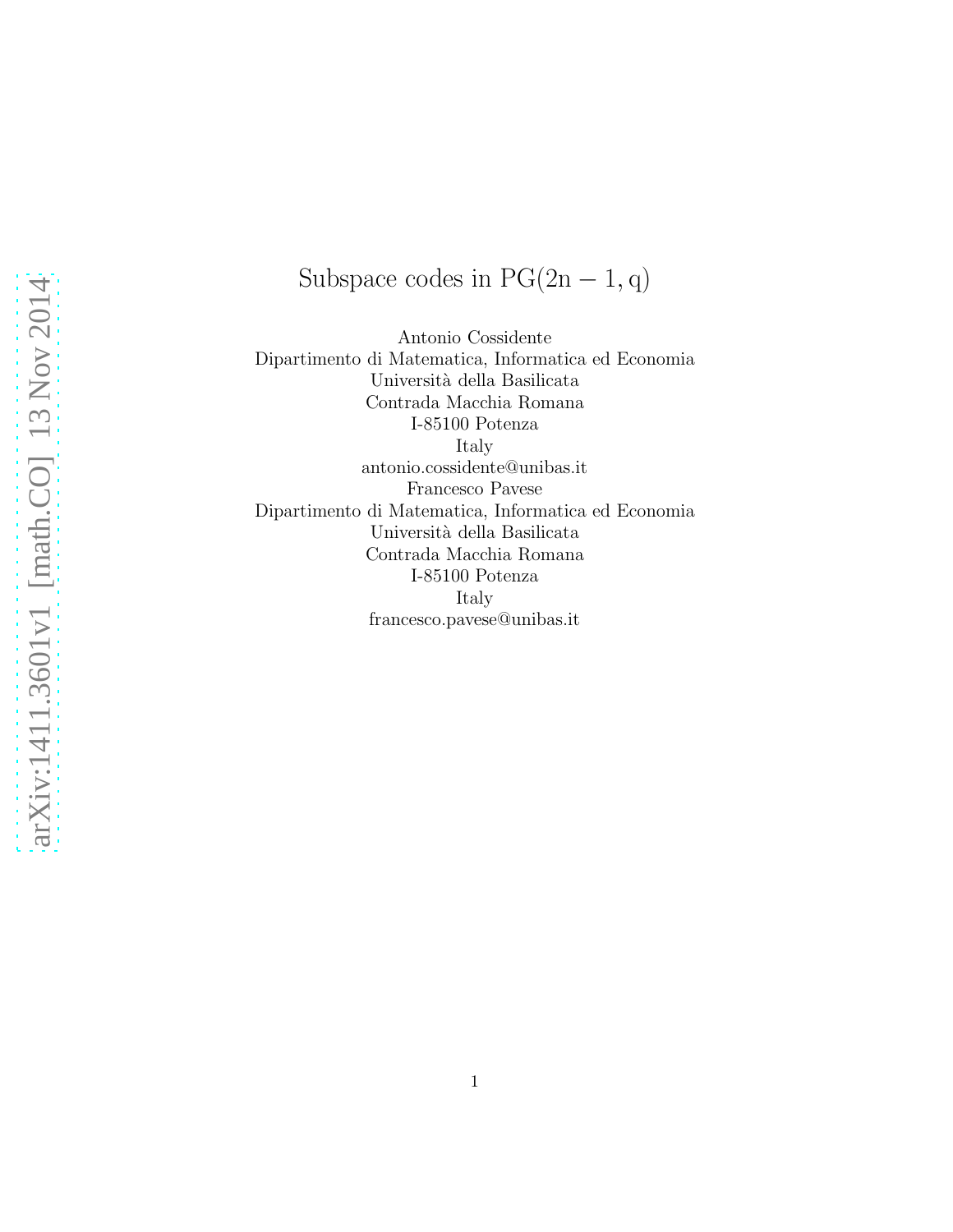**Proposed Running Head:** Subspace codes in  $PG(2n - 1, q)$ 

#### Corresponding Author:

Antonio Cossidente Dipartimento di Matematica, Informatica ed Economia Università della Basilicata Contrada Macchia Romana I-85100 Potenza Italy antonio.cossidente@unibas.it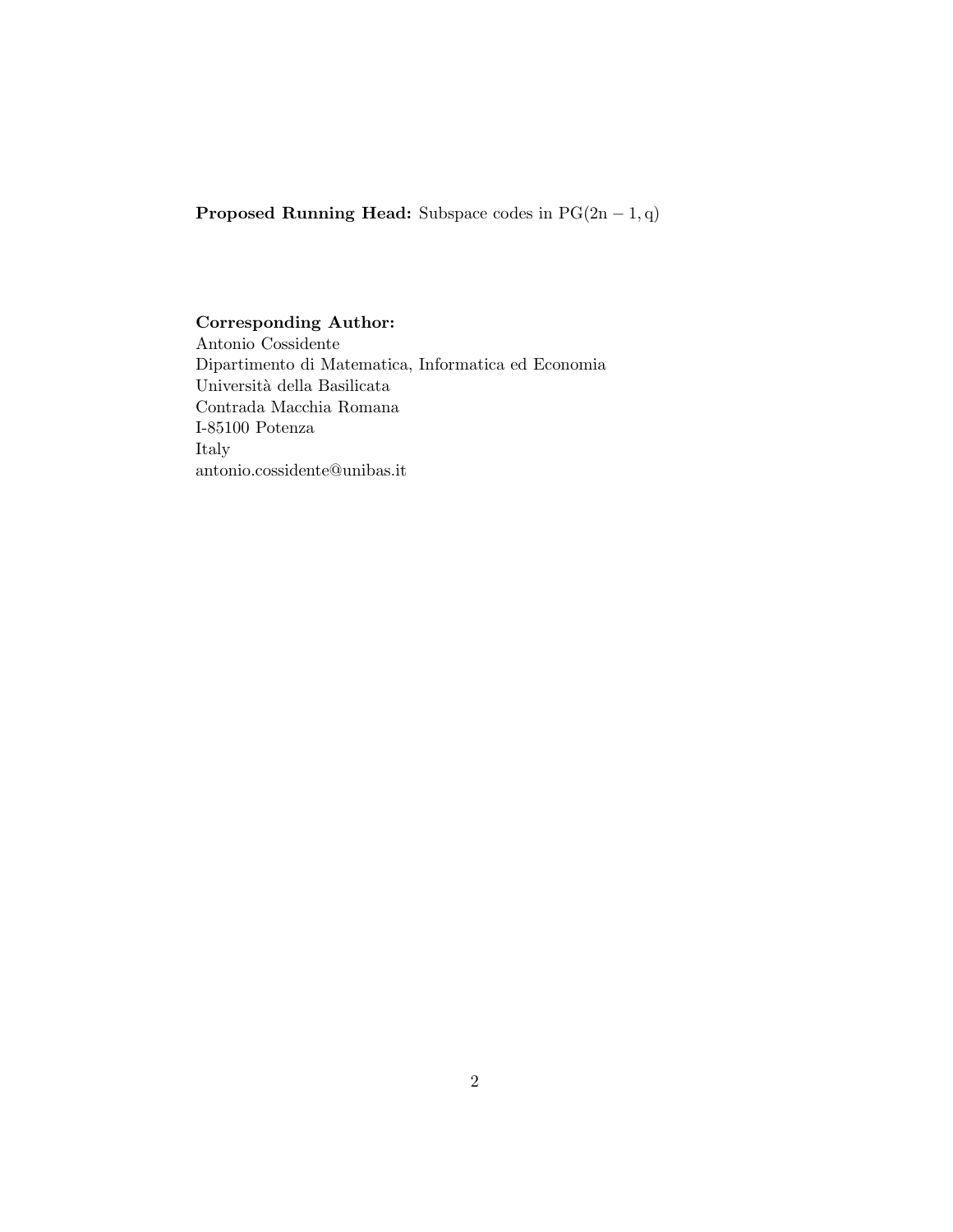#### Abstract

An  $(r, M, 2\delta; k)_q$  constant–dimension subspace code,  $\delta > 1$ , is a collection C of  $(k-1)$ –dimensional projective subspaces of PG $(r-1, q)$ such that every  $(k-\delta)$ –dimensional projective subspace of PG $(r-1, q)$ is contained in at most a member of  $C$ . Constant–dimension subspace codes gained recently lot of interest due to the work by Koetter and Kschischang [\[18\]](#page-18-0), where they presented an application of such codes for error-correction in random network coding. Here a  $(2n, M, 4; n)$ constant–dimension subspace code is constructed, for every  $n \geq 4$ . The size of our codes is considerably larger than all known constructions so far, whenever  $n > 4$ . When  $n = 4$  a further improvement is provided by constructing an  $(8, M, 4; 4)_q$  constant-dimension subspace code, with  $M = q^{12} + q^2(q^2+1)^2(q^2+q+1) + 1.$ 

KEYWORDS: hyperbolic quadric; subspace code; Segre variety; rank distance codes.

AMS MSC: 51E20, 05B25, 94B27, 94B60, 94B65.

## 1 Introduction

Let V be an r–dimensional vector space over  $GF(q)$ , q any prime power. The set  $S(V)$  of all subspaces of V, or subspaces of the projective space  $PG(V)$ , forms a metric space with respect to the *subspace distance* defined by  $d_s(U, U') = \dim(U + U') - \dim(U \cap U')$ . In the context of subspace coding theory, the main problem asks for the determination of the larger size of codes in the space  $(S(V), d_s)$  (subspace codes) with given minimum distance and of course the classification of the corresponding optimal codes. Codes in the projective space and codes in the Grassmannian over a finite field referred to as subspace codes and constant–dimension codes (CDCs), respectively, have been proposed for error control in random linear network coding, see [\[18\]](#page-18-0). An  $(r, M, d; k)$ <sub>q</sub> constant–dimension subspace code is a set C of k–subspaces of V, where  $|\mathcal{C}| = M$  and minimum subspace distance  $d_s(\mathcal{C}) = \min \{ d_s(U, U') \mid U, U' \in \mathcal{C}, U \neq U' \} = d$ . The maximum size of an  $(r, M, d; k)_q$  constant–dimension subspace code is denoted by  $\mathcal{A}_q(r, d; k)$ .

For general results on bounds and constructions of subspaces codes, see [\[16\]](#page-18-1). More recent constructions and results can be found in [\[5\]](#page-17-0), [\[6\]](#page-17-1), [\[7\]](#page-17-2), [\[9\]](#page-17-3), [\[11\]](#page-17-4), [\[14\]](#page-18-2), [\[25\]](#page-18-3). For a geometric approach to subspace codes see also [\[3\]](#page-17-5), where a connection between certain subspace codes and particular combinatorial structures is highlighted.

From a combinatorial point of view an  $(r, M, 2\delta; k)_q$  constant-dimension subspace code,  $\delta > 1$ , is a collection C of  $(k-1)$ –dimensional projective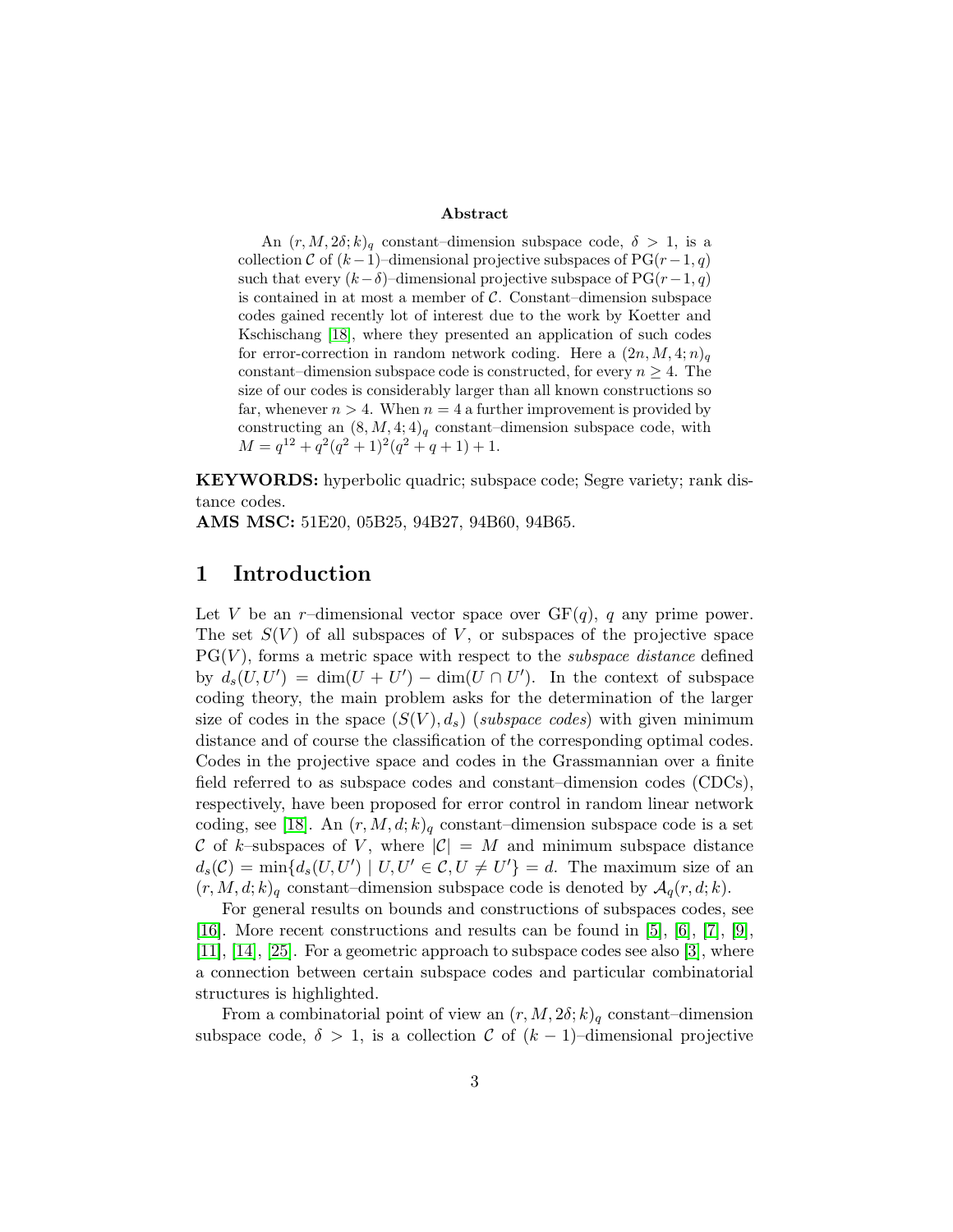subspaces of  $PG(r-1,q)$  such that every  $(k-\delta)$ –dimensional projective subspace of  $PG(r-1, q)$  is contained in at most a member of C.

The set  $\mathcal{M}_{m \times n}(q)$  of  $m \times n$  matrices over the finite field GF(q) forms a metric space with respect to the *rank distance* defined by  $d_r(A, B) =$  $rk(A - B)$ . The maximum size of a code of minimum distance  $d, 1 \leq d \leq$  $\min\{m,n\}$ , in  $(\mathcal{M}_{m\times n}(q),d_r)$  is  $q^{n(m-d+1)}$  for  $m \leq n$  and  $q^{m(n-d+1)}$  for  $m \geq n$ . A code  $\mathcal{A} \subset \mathcal{M}_{m \times n}(q)$  attaining this bound is said to be a q-ary  $(m, n, k)$  maximum rank distance code (MRD), where  $k = m-d+1$  for  $m \leq n$ and  $k = n - d + 1$  for  $m \geq n$ . A rank code A is called  $GF(q)$ –linear if A is a subspace of  $\mathcal{M}_{m\times n}(q)$ . Rank metric codes were introduced by Delsarte [\[4\]](#page-17-6) and rediscovered in [\[8\]](#page-17-7) and [\[21\]](#page-18-4). Recently, these codes have found a new application in the construction of error-correcting codes for random network coding [\[24\]](#page-18-5).

A constant–rank code (CRC) of constant rank r in  $\mathcal{M}_{m\times n}(q)$  is a non– empty subset of  $\mathcal{M}_{m \times n}(q)$  such that all elements have rank r. We denote a constant–rank code with length  $n$ , minimum rank distance  $d$ , and constant– rank r by  $(m, n, d, r)$ . The term  $A(m, n, d, r)$  denotes the maximum cardinality of an  $(m, n, d, r)$  constant–rank code in  $\mathcal{M}_{m \times n}(q)$ . From [\[9,](#page-17-3) Proposition 8 we have that  $A(m, n, d, r) \leq \binom{n}{r}$  $\int_{r}^{m} \prod_{i=0}^{r-d} (q^m - q^i)$  and if this upper bound is attained the CRC is said to be optimal. Here  $\binom{n}{r}$  $\binom{n}{r}_q := \frac{(q^n-1)\cdot \ldots \cdot (q^{n-r+1}-1)}{(q^r-1)\cdot \ldots \cdot (q-1)}$  $\frac{(-1)^{r}...(q^{r}-1)}{(q^{r}-1)...(q-1)}$ .

In this paper we will construct a  $(2n, M, 4; n)$ <sub>q</sub> constant–dimension subspace code, for every  $n \geq 4$ . The size of our codes is considerably larger than all known constructions so far whenever  $n > 4$  (Theorem [3.3,](#page-13-0) Theorem [3.4\)](#page-15-0). Our approach is completely geometric and relies on the geometry of Segre varieties. This point of view enabled us to improve (part of) the classical construction of subspaces codes arising from an MRD codes by means of certain CRCs and the geometry of a non–degenerate hyperbolic quadric of the ambient projective space.

When  $n = 4$ , by exploring in more details the geometry of the hyperbolic quadric  $\mathcal{Q}^+(7,q)$ , a further improvement is provided by constructing an  $(8, M, 4; 4)_q$  constant-dimension subspace code, with  $M = q^{12} + q^2(q^2 +$  $1)^2(q^2+q+1)+1$ . An  $(8, M, 4; 4)_q$  constant-dimension subspace code with the same size has also been constructed in [\[5\]](#page-17-0) with a completely different technique. We do not know if the two constructions are equivalent but certainly both codes contain a lifted MRD code.

In the sequel  $\theta_{n,q} := \begin{bmatrix} n+1 \\ 1 \end{bmatrix}$  $\binom{+1}{1}_q = q^n + \ldots + q + 1$ .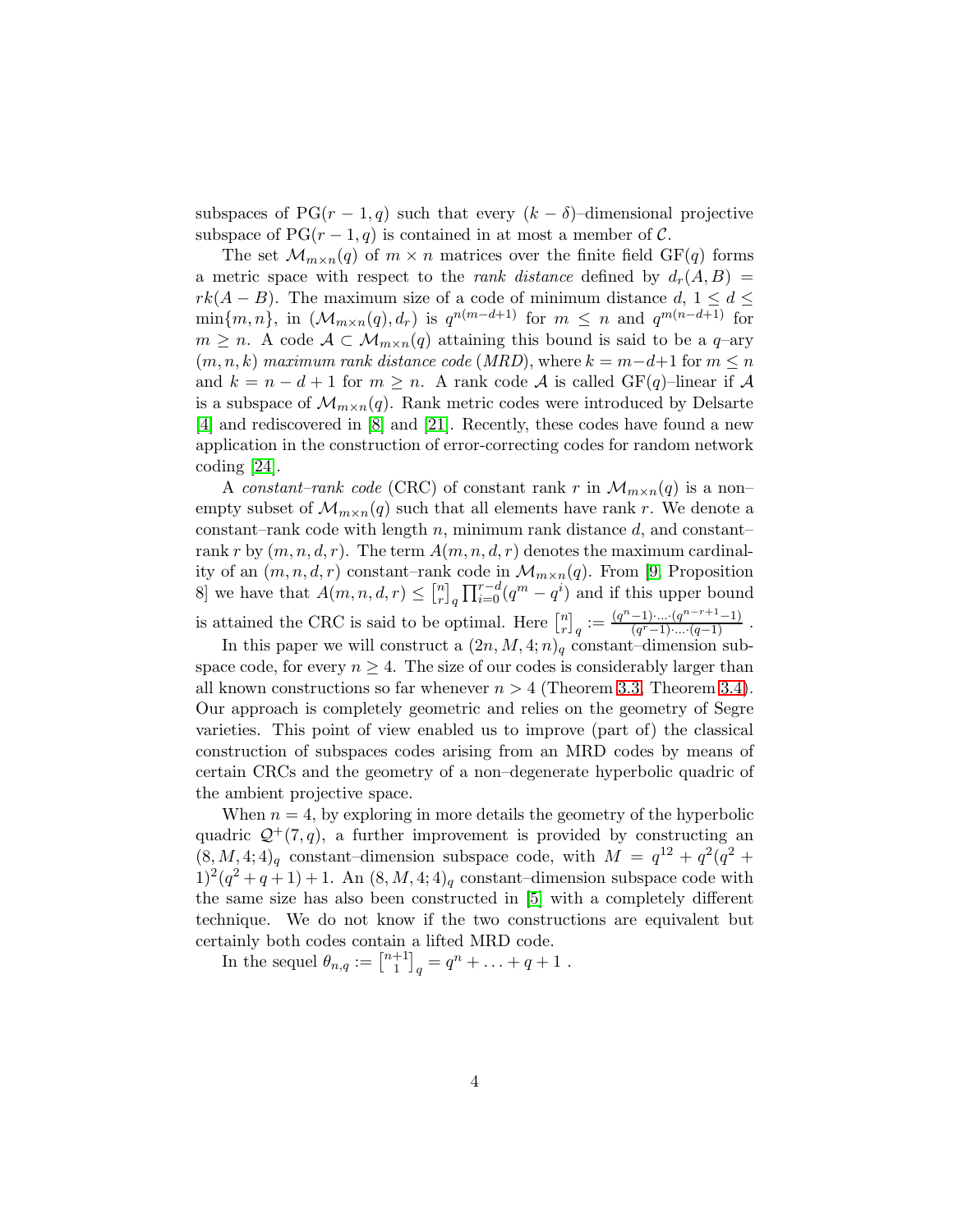## 2 The geometric setting

#### 2.1 Segre varieties

The *Segre map* may be defined as the map

$$
\sigma: PG(n-1, q) \times PG(n-1, q) \rightarrow PG(n^2-1, q),
$$

taking a pair of points  $x = (x_1, \ldots, x_n), y = (y_1, \ldots, y_n)$  of  $PG(n-1, q)$  to their product  $(x_1y_1, x_1y_2, \ldots, x_ny_n)$  (the  $x_iy_j$  are taken in lexicographical order). The image of the Segre map is an algebraic variety called the Segre *variety* and denoted by  $S_{n-1,n-1}$ . The Segre variety  $S_{n-1,n-1}$  has two rulings of projective  $(n-1)$ –dimensional subspaces, say  $\mathcal{R}_1$  and  $\mathcal{R}_2$ , such that two subspaces in the same ruling are disjoint, and each point of  $S_{n-1,n-1}$  is contained in exactly one member of each ruling. Also, a member of  $\mathcal{R}_1$  meets an element of  $\mathcal{R}_2$  in exactly one point. From [\[13,](#page-17-8) Theorem 25.5.14] certain linear sections of dimension  $n(n+1)/2-1$  of  $\mathcal{S}_{n-1,n-1}$  are Veronese varieties [\[13,](#page-17-8) §25.1]. For more details on Segre varieties and Veronese varieties, see [\[13\]](#page-17-8)

#### 2.2 Linear representations

Let  $(V, k)$  be a non-degenerate formed space with associated polar space P where V is a  $(d+1)$ -dimensional vector space over  $GF(q<sup>e</sup>)$  and k is a sesquilinear (quadratic) form. The vector space  $V$  can be considered as an  $(e(d+1))$ -dimensional vector space V' over GF(q) via the inclusion GF(q) ⊂  $GF(q^e)$ . Composition of k with the trace map  $T : z \in GF(q^e) \mapsto \sum_{i=1}^e z^{q^i} \in$  $GF(q)$  provides a new form k' on V' and so we obtain a new formed space  $(V', k')$ . If our new formed space  $(V', k')$  is non-degenerate, then it has an associated polar space  $\mathcal{P}'$ . The isomorphism types and various conditions are presented in [\[17\]](#page-18-6), [\[10\]](#page-17-9). Now each point in  $PG(d, q^e)$  corresponds to a 1-dimensional vector space in V, which in turn corresponds to an  $e$ dimensional vector space in  $V'$ , that is an  $(e-1)$ -dimensional projective space of PG( $e(d+1) - 1, q$ ). Extending this map from points of PG( $d, q^e$ ) to subspaces of  $PG(d, q^e)$ , we obtain an injective map from subspaces of  $PG(d, q^e)$  to certain subspaces of  $PG(e(d + 1) - 1, q)$ :

$$
\phi: PG(d, q^e) \to PG(e(d+1) - 1, q).
$$

The map  $\phi$  is called the GF(q)–linear representation of PG(d,  $q^e$ ).

A partial t–spread of a projective space **P** is a collection S of mutually disjoint t–dimensional projective subspaces of **P**. A partial t–spread of **P** is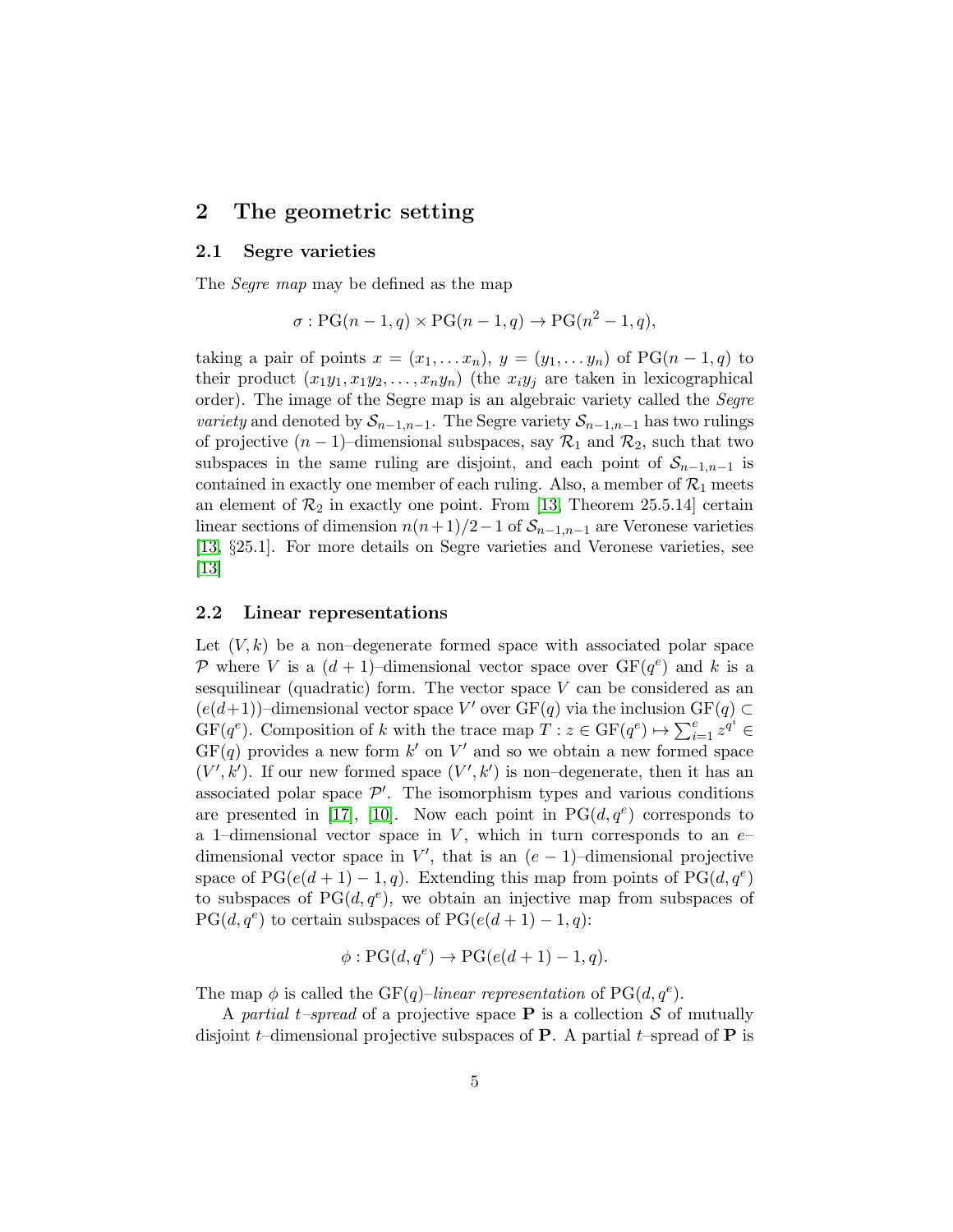said to be a *t*-spread if each point of **P** is contained in an element of **P**. The partial t–spread S of **P** is said to be *maximal*, if there is no partial t–spread  $\mathcal{S}'$  of **P** containing  $\mathcal{S}$  as a proper subset.

The set  $\mathcal{D} = \{ \phi(P) \mid P \in PG(d, q^e) \}$  is an example of  $(e-1)$ -spread of  $PG(e(d + 1) - 1, q)$ , called a *Desarguesian spread* (see [\[23\]](#page-18-7), Section 25). The incidence structure whose points are the elements of  $D$  and whose lines are the  $(2e-1)$ –dimensional projective spaces of  $PG(e(d+1)-1, q)$  joining two distinct elements of  $\mathcal{D}$ , is isomorphic to PG $(d, q^e)$ . One immediate consequence of the definitions is that the image of the pointset of the original polar space  $P$  is contained in the new polar space  $P'$  (but is not necessarily equal to it).

#### <span id="page-5-0"></span>2.3 A pencil of hyperbolic quadrics in  $PG(2n-1, q)$

A *Hermitian variety* H of  $PG(n-1, q^2)$ , is the set of absolute points for some Hermitian form defined on the underlying vector space. The variety  $H$  is called *degenerate* if the corresponding Hermitian form is degenerate; else, it is called *non–degenerate*. Let  $\mathcal{H}(n-1, q^2)$  be the non–degenerate Hermitian variety of  $PG(n-1, q^2), n \geq 4$  even. Then  $\mathcal{H}(n-1, q^2)$  has the following number of points:

$$
\frac{(q^n-1)(q^{n-1}+1)}{q^2-1}.
$$

The generators of  $\mathcal{H}(n-1, q^2)$  are  $(n-2)/2$ -dimensional projective spaces and the number of generators of  $\mathcal{H}(n-1, q^2)$  is equal to

$$
(q+1)(q^3+1)\cdot\ldots\cdot(q^{n-1}+1).
$$

For further details on Hermitian varieties we refer to [\[22\]](#page-18-8).

Let  $\mathcal{H}_1$  and  $\mathcal{H}_2$  be the two distinct Hermitian varieties of PG(n – 1,  $q^2$ ) having the following homogeneous equations

$$
f_1: X_1 X_{\frac{n+2}{2}}^q + \ldots + X_{\frac{n}{2}} X_n^q + X_1^q X_{\frac{n+2}{2}} + \ldots + X_{\frac{n}{2}}^q X_n = 0,
$$
  

$$
f_2: X_1 X_{\frac{n+2}{2}}^q + \ldots + X_{\frac{n}{2}} X_n^q + \omega^{q-1} (X_1^q X_{\frac{n+2}{2}} + \ldots + X_{\frac{n}{2}}^q X_n) = 0,
$$

respectively, where  $\omega$  is a primitive element of  $GF(q^2)$ . Then the Hermitian pencil F defined by  $\mathcal{H}_1$  and  $\mathcal{H}_2$  is the set of all Hermitian varieties with equations  $af_1 + bf_2 = 0$ , as a and b vary over the subfield  $GF(q)$ , not both zero. Note that there are  $q + 1$  distinct Hermitian varieties in the pencil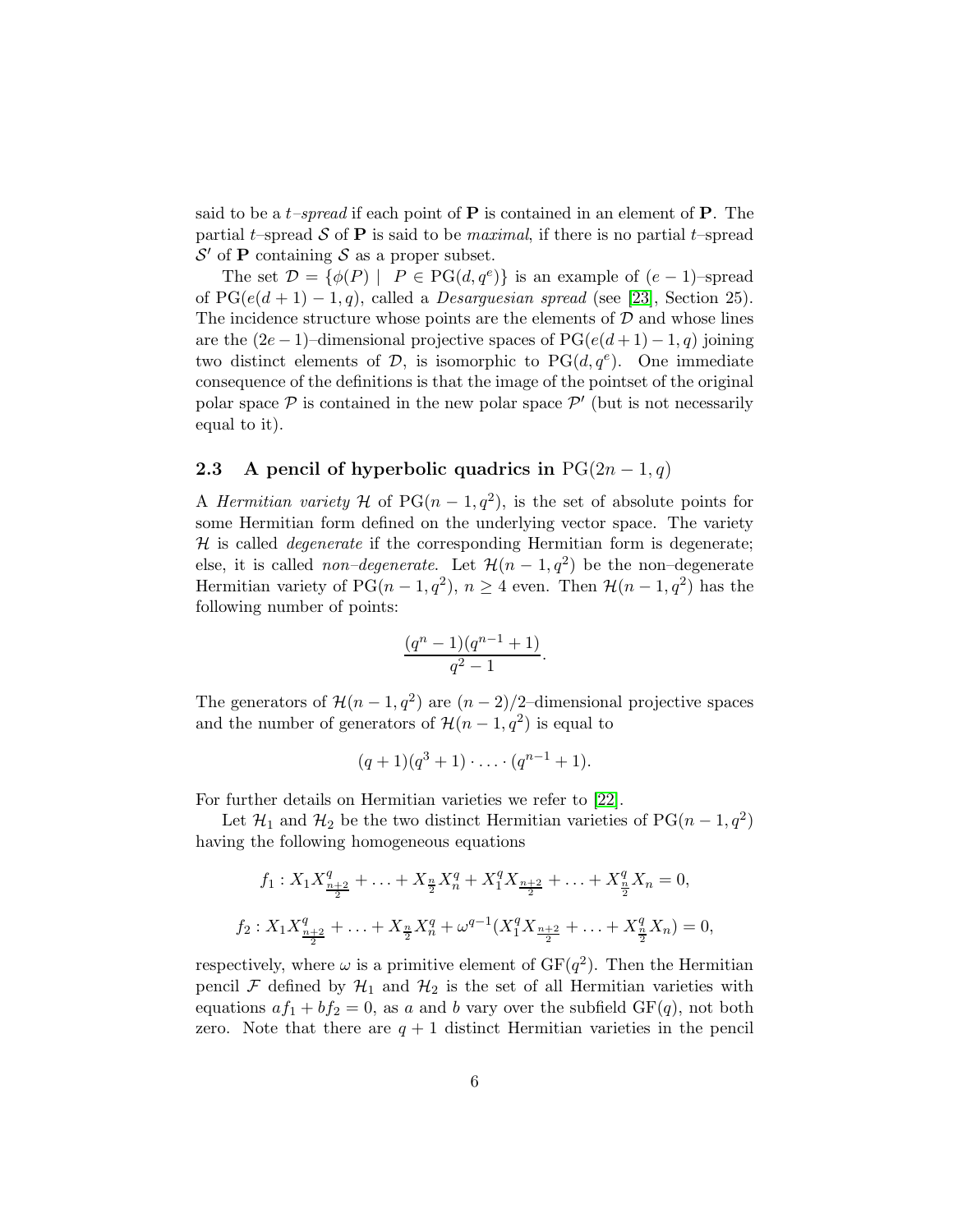F, none of which is degenerate. The set  $\mathcal{X} = \mathcal{H}_1 \cap \mathcal{H}_2$  is called the base locus of  $F$ . Since the Hermitian varieties of a pencil cover all the points of  $PG(n-1, q^2)$ , a counting argument shows that

$$
|\mathcal{X}| = \frac{(q^{n-2}+1)(q^n-1)}{q^2-1}
$$

and any two distinct varieties in  $\mathcal F$  intersect precisely in  $\mathcal X$ . In particular  $\mathcal X$ is a variety defined by the following equation:

$$
X_1 X_{\frac{n+2}{2}}^q + \ldots + X_{\frac{n}{2}} X_n^q = 0.
$$

Straightforward computations show that X contains the following two  $(n -$ 2)/2–dimensional projective spaces:

$$
\Sigma: X_1 = \ldots = X_{\frac{n}{2}} = 0, \Sigma': X_{\frac{n+2}{2}} = \ldots = X_n = 0.
$$

Also, through a point P of  $\Sigma$  (resp.  $\Sigma'$ ) there pass  $\theta_{\frac{n-4}{2},q^2}$  lines entirely contained in X and these lines are contained in a generator of  $\mathcal{H}(n-1, q^2)$ meeting  $\Sigma$  (resp.  $\Sigma'$ ) exactly in P.

Let  $\Pi_{r-1}$  be a  $(r-1)$ –dimensional projective space of  $\Sigma$ ,  $1 \le r \le (n-1)$ 2)/2, and let  $\Pi_{r-1}^{\perp}$  be the polar space of  $\Pi_{r-1}$  with respect to the unitary polarity of  $\mathcal{H}_1$  (or, equivalently,  $\mathcal{H}_2$ ). The intersection of  $\Pi_{r-1}^{\perp}$  and  $\Sigma'$  is a  $((n-2)/2 - r)$ -dimensional projective space, say  $\Pi'_{(n-2)/2-r}$ . Note that  $\langle \Pi_{r-1}, \Pi'_{(n-2)/2-r} \rangle$  is a generator of  $\mathcal{H}_1$  contained in  $\mathcal{X}$ . In particular, one can see that the above construction produces

$$
\sum_{r=1}^{(n-2)/2} \left[\frac{n}{r}\right]_{q^2}
$$

distinct generators of  $\mathcal{H}_1$  lying on  $\mathcal X$  and these are all the generators in common between two Hermitian varieties belonging to the pencil  $\mathcal F$  except  $\Sigma$  and  $\Sigma'$ .

A hyperbolic quadric  $\mathcal{Q}^+(2n-1, q)$  of PG(2n - 1, q), is the set of singular points for some non–degenerate quadratic form of hyperbolic type defined on the underlying vector space. The hyperbolic quadric  $\mathcal{Q}^+(2n-1, q)$  has the following number of points:

$$
\frac{(q^n-1)(q^{n-1}+1)}{q-1}.
$$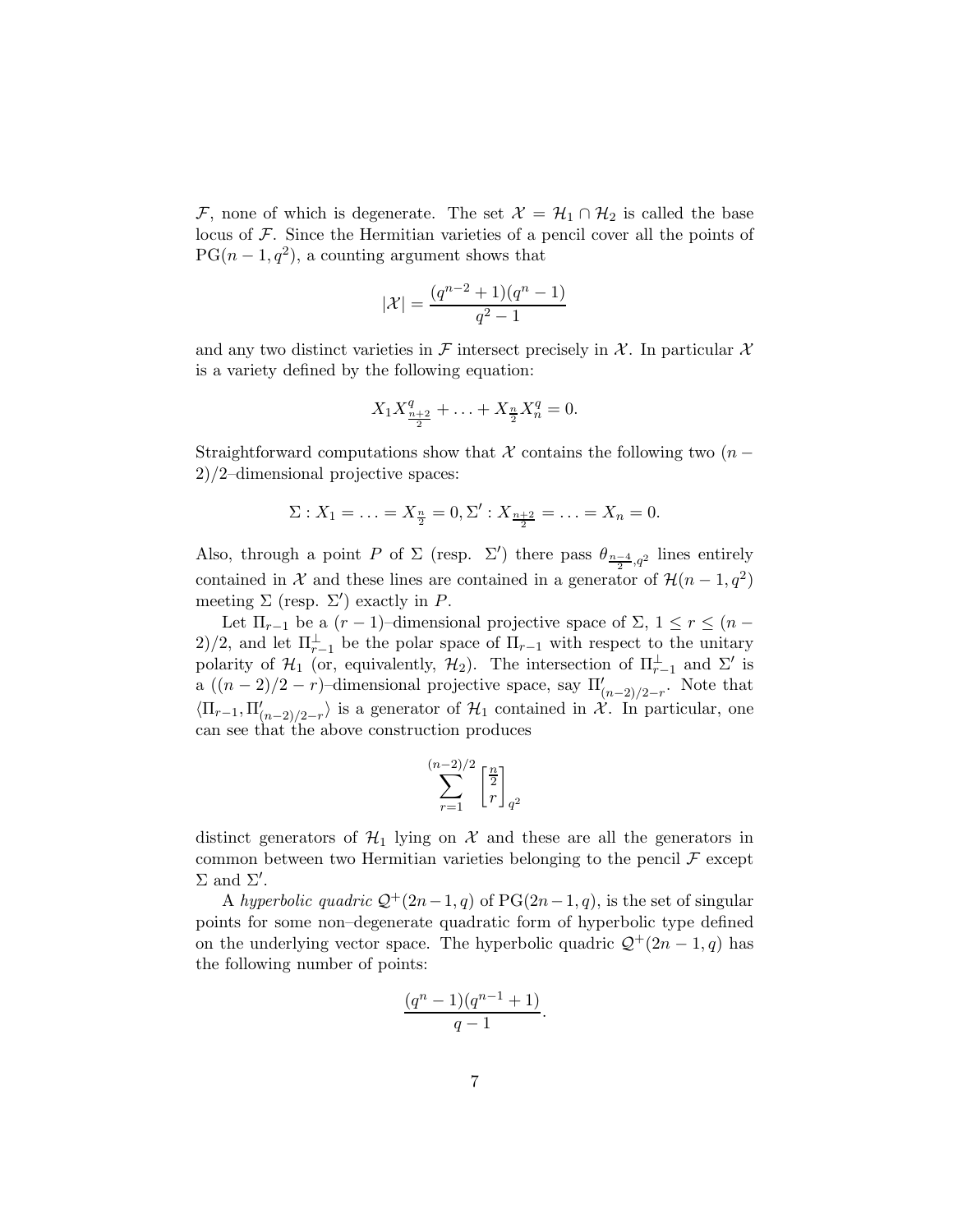The generators of  $\mathcal{Q}^+(2n-1,q)$  are  $(n-1)$ –dimensional projective spaces and the number of generators of  $\mathcal{Q}^+(2n-1,q)$  is equal to

$$
2(q+1)(q^2+1)\cdot\ldots\cdot(q^{n-1}+1).
$$

The set of all generators of the hyperbolic quadric  $\mathcal{Q}^+(2n-1, q)$  is divided in two distinct subsets of the same size, called systems of generators and denoted by  $\mathcal{M}_1$  and  $\mathcal{M}_2$ , respectively. Let A and A' two distinct generators of  $\mathcal{Q}^+(2n-1, q)$ . Then their possible intersections are projective spaces of dimension

$$
\begin{cases} 0, & 2, 4, \dots, n-3 \text{ if } A, A' \in \mathcal{M}_i, i = 1, 2 \\ -1, & 1, 3, \dots, n-2 \text{ if } A \in \mathcal{M}_i, A' \in \mathcal{M}_j, i, j \in \{1, 2\}, i \neq j \end{cases}
$$

if n is odd or

$$
\begin{cases} 0, & 2, 4, \dots, n-2 \text{ if } A \in \mathcal{M}_i, A' \in \mathcal{M}_j, i, j \in \{1, 2\}, i \neq j \\ -1, & 1, 3, \dots, n-3 \text{ if } A, A' \in \mathcal{M}_i, i = 1, 2 \end{cases}
$$

if n is even. For further details on hyperbolic quadrics we refer to [\[13\]](#page-17-8).

From [\[17\]](#page-18-6), if  $n \geq 4$  is even, then  $\phi(\mathcal{H}(n-1,q^2))$  is a hyperbolic quadric  $\mathcal{Q}^+(2n-1,q)$  of PG(2n - 1, q). In particular, points of the Hermitian variety are mapped, under the  $GF(q)$ –linear representation map, to mutually disjoint lines contained in the corresponding hyperbolic quadric and covering all the points of the quadric. Now, let  $\phi(\mathcal{H}_i) = \mathcal{Q}_i$ ,  $i = 1, 2$ . Then the hyperbolic quadrics  $\mathcal{Q}_1, \mathcal{Q}_2$  generate a pencil of PG(2n – 1, q), say  $\mathcal{F}',$ containing other  $q-1$  distinct hyperbolic quadrics, say  $\mathcal{Q}_i$ ,  $3 \leq i \leq q+1$ , none of which is degenerate. It turns out that the base locus of  $\mathcal{F}'$ , say  $\mathcal{X}'$ , consists of the

$$
\frac{(q^{n-2}+1)(q^n-1)}{q-1}
$$

points covered by the lines of  $\phi(\mathcal{X})$ . In particular  $\mathcal{X}'$  contains two distinguished generators, say S and S', corresponding to  $\Sigma$  and  $\Sigma'$ , respectively, that are disjoint. Hence  $S$  and  $S'$  belong to the same system of generators, say  $\mathcal{M}_1^i$  of  $\mathcal{Q}_i$ ,  $1 \leq i \leq q+1$ . Finally, if we denote by  $\mathcal G$  the set of generators meeting non-trivially both  $S$  and  $S'$  and belonging to each hyperbolic quadric of the pencil  $\mathcal{F}'$ , we have that

$$
|\mathcal{G}| = \sum_{r=1}^{(n-2)/2} \left[\frac{n}{r}\right]_{q^2}.
$$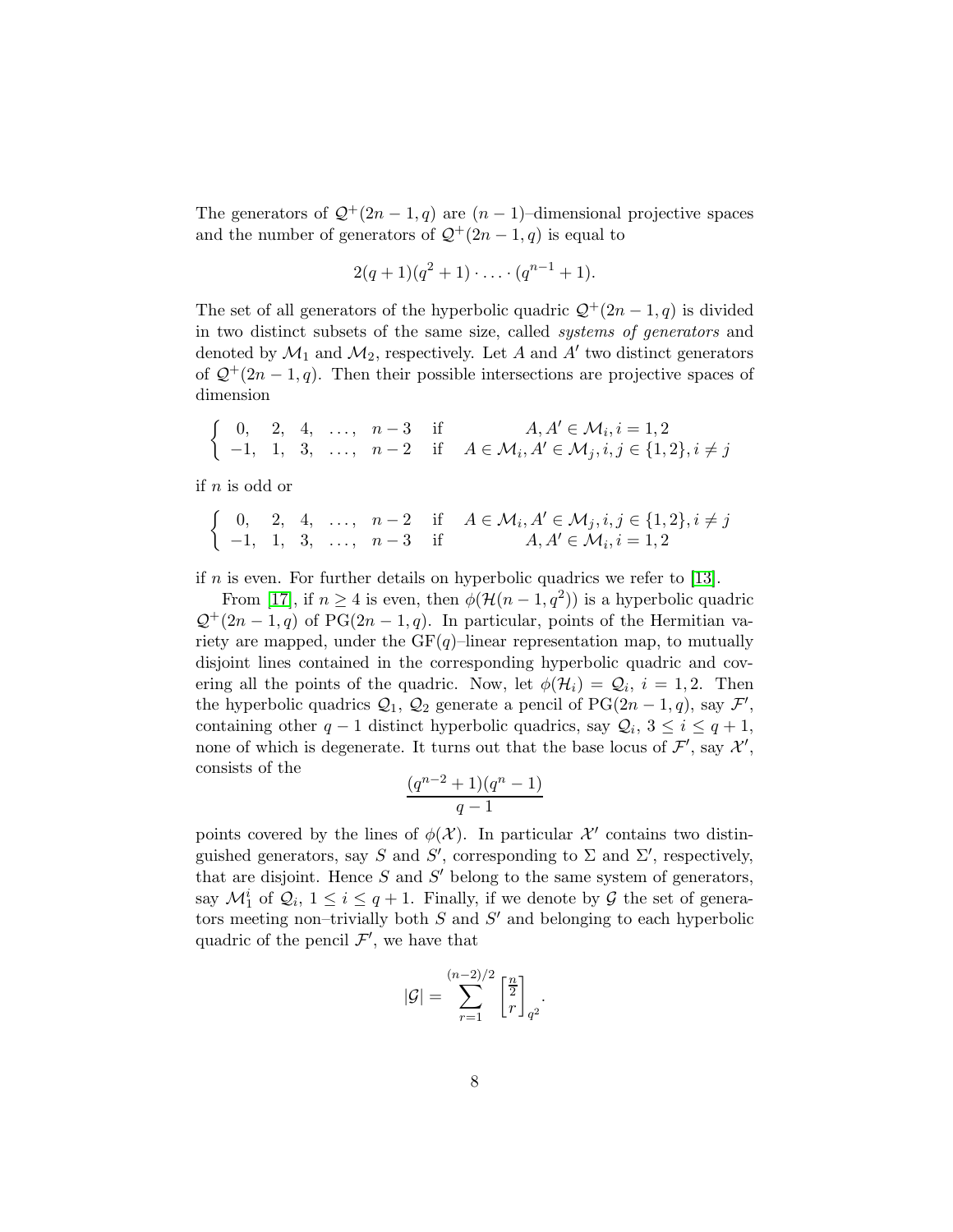### 3 The construction

Let  $\mathcal{M}_{n\times n}(q)$  be the vector space of all  $n \times n$  matrices over the finite field  $GF(q)$ . Let  $PG(n^2-1, q)$  be the  $(n^2-1)$ -dimensional projective space over  $GF(q)$  equipped with homogeneous projective coordinates  $(X_1, \ldots, X_n^2)$ . With the identification  $a_{i+1,j} = a_{in+j}, 0 \leq i \leq (n-1), 1 \leq j \leq n$ , we may associate, up to a non-zero scalar factor, to a matrix  $A = (a_{i,j}) \in$  $\mathcal{M}_{n\times n}(q)$  a unique point  $P=(a_1,\ldots,a_{n^2})\in \mathrm{PG}(n^2-1,q)$ , and viceversa. In this setting the Segre variety  $S_{n-1,n-1}$  can be represented by all  $n \times n$ matrices of rank 1. Let G be the subgroup of  $PGL(n^2, q)$  fixing  $S_{n-1,n-1}$ , then  $|G| = 2|PGL(n,q)|$ . In this context the subspace of all symmetric matrices of  $\mathcal{M}_{n\times n}(q)$  is represented by the  $(n(n+1)/2-1)$ –dimensional projective subspace  $\Gamma$  of  $PG(n^2-1, q)$  defined by the following equations:

$$
X_{in+j} = X_{(j-1)n+i+1}, \quad 0 \le i \le n-2, i+2 \le j \le n.
$$

In particular  $\Gamma$  meets the Segre variety  $S_{n-1,n-1}$  in a Veronese variety  $\mathcal V$ . The subgroup of G fixing V leaves invariant a  $(n(n-1)/2-1)$ –dimensional projective subspace Γ′ , which corresponds to the subspace of all skew–symmetric matrices of  $\mathcal{M}_{n\times n}(q)$ . In particular, Γ' is either contained in or disjoint to Γ according as q is even or odd, respectively. In any case  $Γ'$  is disjoint from  $\mathcal{S}_{n-1,n-1}$ .

In PG( $n-1, q^n$ ) consider a q-order subgeometry PG( $n-1, q$ ). Let  $C \in$ PGL(n, q) be a Singer cycle of PG(n – 1, q), then  $\langle C \rangle$  is a Singer cyclic group of order  $\theta_{n-1,q} = (q^n - 1)/(q - 1)$ . The group  $\langle C \rangle$  partitions the points of  $PG(n-1,q^n)$  into n hyperplanes and the remaining orbits are q-order subgeometries, see [\[2\]](#page-17-10). In particular  $\langle C \rangle$  fixes n points in general positions and each of the n fixed hyperplanes contains  $n-1$  fixed points. By considering the GF(q)–linear representation of  $PG(n-1, q^n)$ , a point of  $PG(n-1, q^n)$  becomes a  $PG(n, q)$  that is member of a Desarguesian spread of a  $PG(n^2-1, q)$ . In particular points of a  $PG(n-1, q)$  become maximal spaces of a ruling of a Segre variety  $S_{n-1,n-1}$  of PG( $n^2-1,q$ ), see [\[20\]](#page-18-9). It follows that  $PG(n^2 - 1, q)$  is partitioned into  $n (n^2 - n - 1)$ -dimensional projective subspaces and a certain number of Segre varieties. If  $P$  denotes the above partition of  $PG(n^2-1, q)$ , then there exists a subgroup J of G of order  $2\theta_{n-1,q}^2$  fixing P. The group J is generated by the projectivities of PGL $(n^2, q)$  induced by  $\overline{\iota}, I \otimes \overline{C}, \overline{C} \otimes I \in GL(n^2, q)$ . Here  $\otimes$  denotes the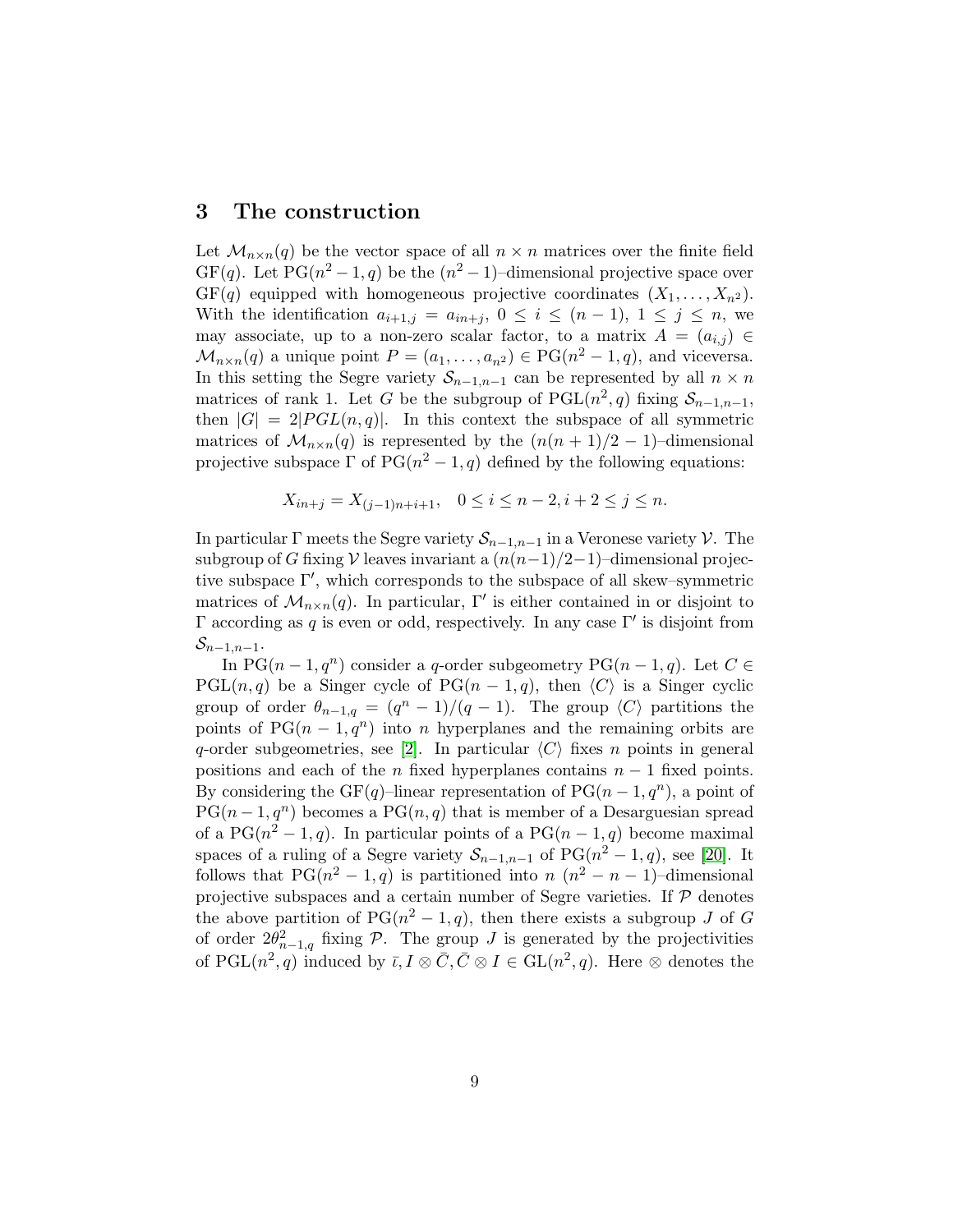Kronecker product and C is induced by  $\overline{C} \in GL(n, q)$ .

$$
\bar{\iota} = \left( \begin{array}{cccc} A_{11} & A_{21} & \dots & A_{n1} \\ A_{12} & A_{22} & \dots & A_{2n} \\ \vdots & \vdots & \ddots & \vdots \\ A_{1n} & A_{2n} & \dots & A_{nn} \end{array} \right),
$$

where  $A_{ij}$  are  $(n \times n)$ -matrices defined as follows:

$$
A_{ij} = (a_{rs}), \quad a_{rs} = \begin{cases} 1 & (i,j) = (r,s) \\ 0 & (i,j) \neq (r,s) \end{cases}
$$

.

The projectivity  $\iota$  induced by  $\bar{\iota}$  is either an involutory homology having  $\Gamma$ as axis and  $\Gamma'$  as center, if q is odd, or an involutory elation having  $\Gamma$  as axis and  $\Gamma'$  as center, if q is even. Also, notice that the projectivity of J induced by  $\bar{C} \otimes \bar{C}$  has order  $\theta_{n-1,q}$  and fixes  $\mathcal{V}$ .

From [\[15\]](#page-18-10),  $\overline{C}$  is conjugate in  $\text{GL}(n, q^n)$  to the a diagonal matrix D

$$
D = diag(\omega, \omega^q, \dots \omega^{q^{n-1}}),
$$

for some primitive element  $\omega$  of  $GF(q^n)$ . In other words, there exists a matrix  $E \in GL(n, q^n)$  with  $E^{-1}\overline{C}E = D$ . Let  $\hat{J}$  be the group generated by the projectivities of  $PGL(n^2, q^n)$  induced by  $\overline{\iota}, I \otimes D, D \otimes I \in GL(n^2, q^n)$ . Since

$$
(E \otimes E)^{-1}(I \otimes \overline{C})(E \otimes E) = I \otimes D, \ \ (E \otimes E)^{-1}(\overline{C} \otimes I)(E \otimes E) = D \otimes I,
$$

and

$$
(E \otimes E)^{-1}\overline{\iota}(E \otimes E) = \overline{\iota},
$$

it turns out that the group  $\hat{J}$  fixes the q-order subgeometry  $\Pi$  of PG( $n^2$  –  $1, q^n$ ) whose points are as follows:

$$
(\alpha_1, \ldots, \alpha_n, \alpha_n^q, \alpha_1^q, \ldots, \alpha_{n-1}^q, \alpha_{n-1}^{q^2}, \alpha_n^{q^2}, \ldots, \alpha_{n-2}^{q^2}, \ldots, \alpha_2^{q^{n-1}}, \ldots, \alpha_1^{q^{n-1}}),
$$

where  $\alpha_i \in \mathrm{GF}(q^n)$ ,  $1 \leq i \leq n$ ,  $\prod_{i=1}^n \alpha_i \neq 0$ , and the Segre variety  $\hat{\mathcal{S}}_{n-1,n-1}$ corresponding to  $S_{n-1,n-1}$  contained in it. Furthermore the group  $\hat{J}$  fixes the following  $n (n - 1)$ -dimensional projective subspaces of  $\Pi$ :

$$
\mathcal{X}_1 = \langle U_{(a-1)n+a} \rangle, \ \ 1 \le a \le n,
$$

$$
\mathcal{X}_k = \langle U_{(a_1-k)n + a_1}, U_{(n-k)n + a_2(n+1)} \rangle, \ \ k \le a_1 \le n, 1 \le a_2 \le k - 1, 2 \le k \le n,
$$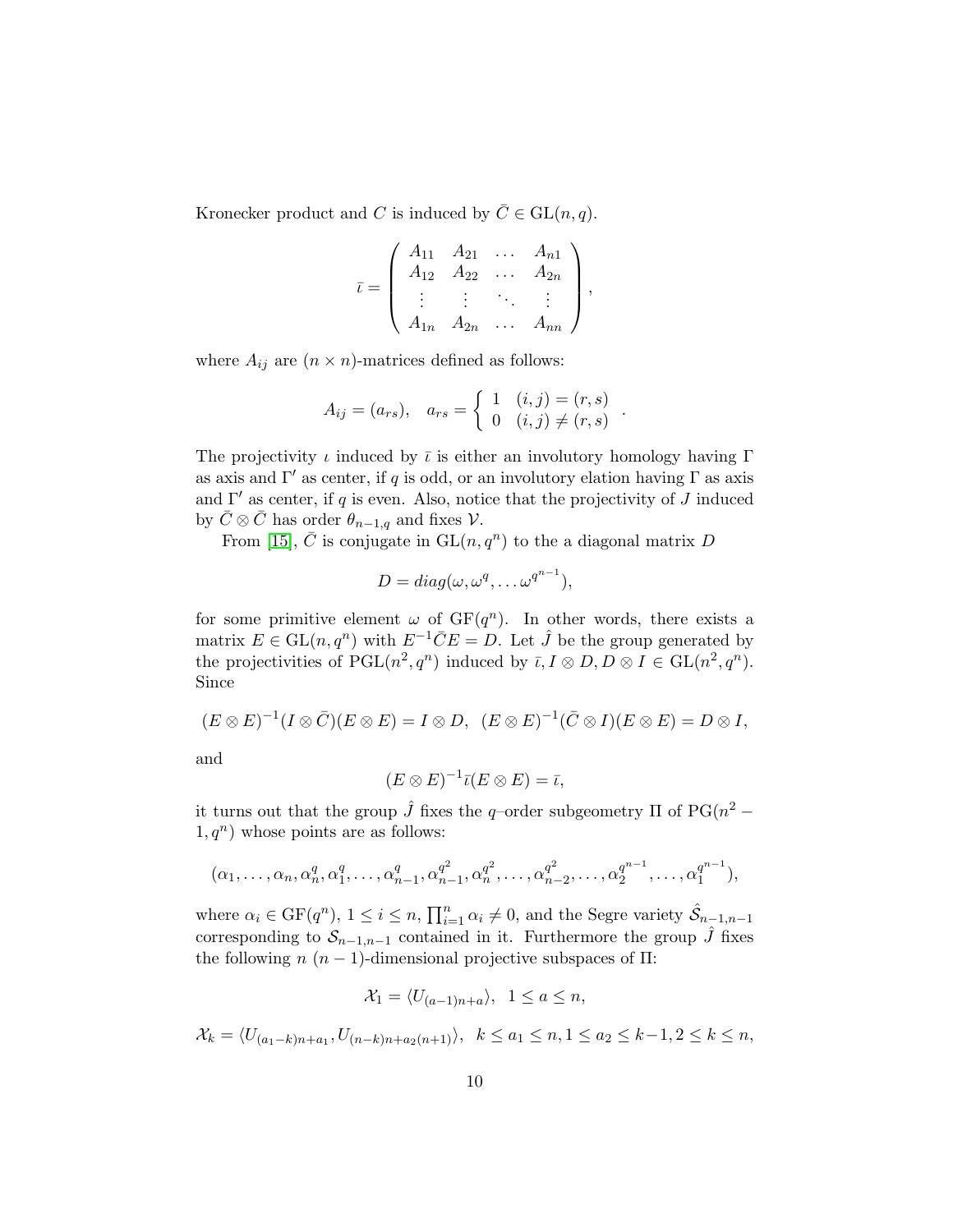where  $U_i$  denotes the point with coordinates  $(0, \ldots, 0, 1, 0, \ldots, 0)$ , with 1 in the *i*−th position. The projectivity of J induced by  $D \otimes D$  has order  $\theta_{n-1,q}$  and fixes the Veronese variety  $\hat{\mathcal{V}} = \hat{\Gamma} \cap \hat{\mathcal{S}}_{n-1,n-1}$ . In particular  $\mathcal{X}_1$ is contained in  $\hat{\Gamma}$  and the involution  $\iota$  fixes  $\mathcal{X}_1$  pointwise and interchanges  $\mathcal{X}_k$  with  $\mathcal{X}_{n-k+2}$ ,  $2 \leq k \leq n$ . Then the involution  $\iota$  fixes the  $(n^2 - n - 1)$ dimensional projective subspace  $\hat{\mathcal{Y}} = \langle \mathcal{X}_k \rangle$ ,  $2 \leq k \leq n$ . It follows that the center of  $\iota$ ,  $\hat{\Gamma'}$ , must be contained in  $\hat{\mathcal{Y}}$ . We have proved the following result.

**Proposition 3.1.** There exists an  $(n^2 - n - 1)$ –dimensional projective space  $\mathcal Y$  that is disjoint from  $\mathcal S_{n-1,n-1}$  and contains  $\Gamma'.$ 

We denote by A the set consisting of  $q^{n(n-1)/2}$  matrices corresponding to the points of  $\Gamma'$  (together with the zero matrix). Since  $\mathcal Y$  is disjoint from the Segre variety  $\mathcal{S}_{n-1,n-1}$ , the set  $\mathcal{M}$ , consisting of the  $q^{n^2-n}$  matrices corresponding to the points of  $\mathcal Y$  (together with the zero matrix), form a linear  $(n, n, n - 1)$  MRD code.

Let A be a  $n \times n$  matrix over  $GF(q)$ , and let  $I_n$  be the  $n \times n$  identity matrix. The rows of the  $n \times 2n$  matrix  $(I_n|A)$  can be viewed as points in general position of an  $(n-1)$ -dimensional projective space of PG(2n – 1, q). This subspace is denoted by  $L(A)$ . From [\[24\]](#page-18-5), a q-ary  $(n, n, n - 1)$ MRD lifts to a q-ary  $(2n, q^{n^2-n}, 4; n)$  constant–dimension subspace code. A constant–dimension code such that all its codewords are lifted codewords of an MRD code is called a *lifted MRD code*. Let  $\mathcal{L}_1 = \{L(A)|A \in \mathcal{M}\}\$ be the constant–dimension code obtained by lifting the  $(n, n, n - 1)$  MRD code contructed above. Then  $\mathcal{L}_1$  consists of  $(n-1)$ –dimensional projective spaces mutually intersecting in at most an  $(n-3)$ –dimensional projective space. In particular, members of  $\mathcal{L}_1$  are disjoint from the special  $(n-1)$ dimensional projective space  $S = \langle U_{n+1}, \ldots, U_{2n} \rangle$  and therefore every  $(n -$ 2)–dimensional projective space covered by an element of  $\mathcal{L}_1$  is disjoint from S. Moreover, from [\[14,](#page-18-2) Lemma 6], every  $(n-2)$ -dimensional projective space in PG(2n – 1, q) disjoint from S is covered by a member of  $\mathcal{L}_1$  exactly once.

From [\[8\]](#page-17-7) it is known that a linear  $(n, n, n - 1)$  MRD code contains an  $(n, n, 2, r)$  CRC of size

$$
{n \brack r}_q\sum_{j=2}^r (-1)^{(r-j)}{r \brack j}_q q^{r-j \choose 2} (q^{n(j-1)}-1).
$$

Let  $\mathcal{C}_r$  denotes the  $(n, n, 2, r)$  CRC contained in  $\mathcal{Y}$ . Let A be an element of  $C_r$ ,  $2 \le r \le (n-2)$ . Again, the rows of the  $n \times 2n$  matrix  $(A|I_n)$  can be viewed as points in general position of an  $(n-1)$ -dimensional projective space of PG( $2n-1, q$ ). This subspace is denoted by  $L'(A)$ . The subspace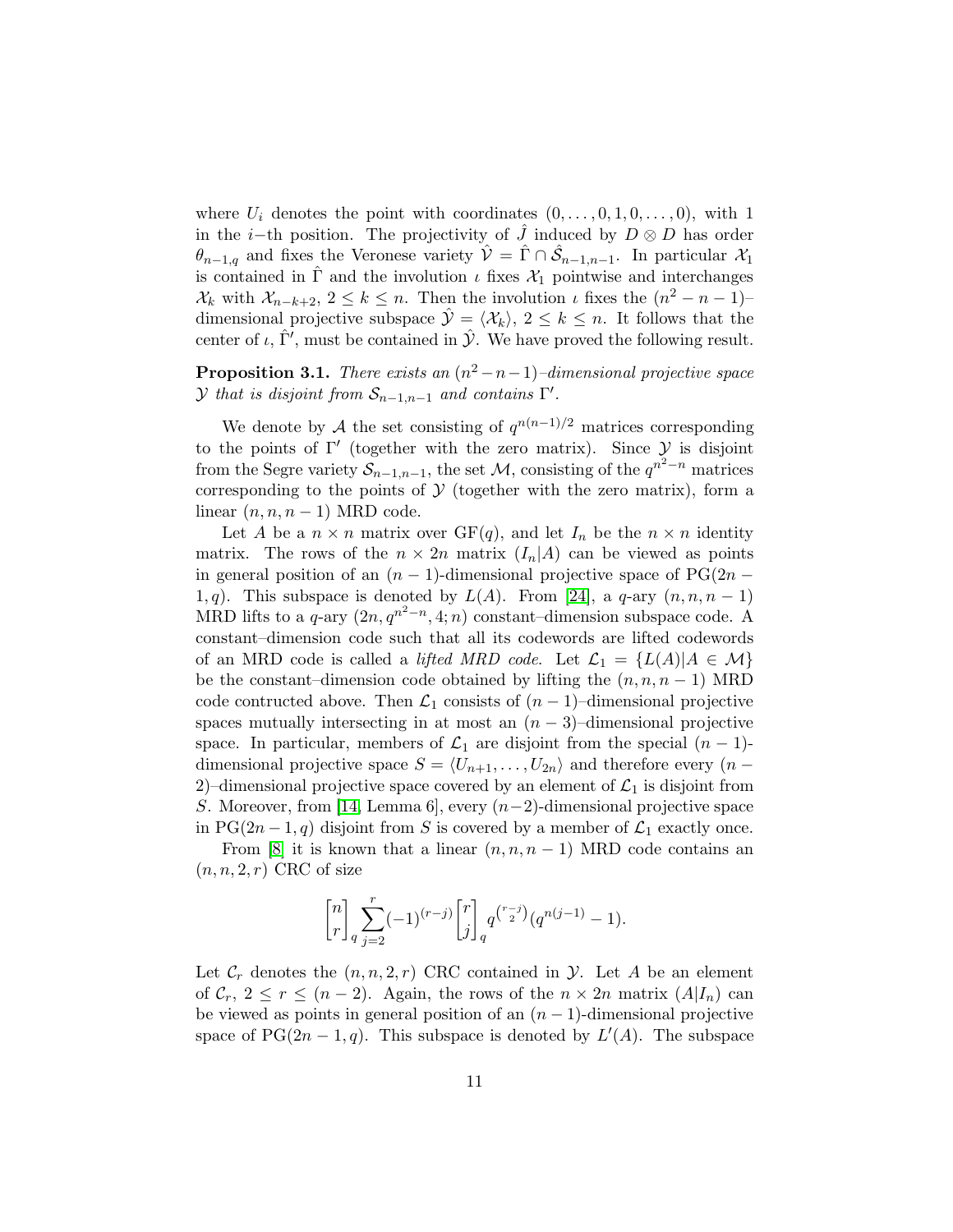$L'(A)$  is disjoint from the special  $(n-1)$ -dimensional projective space  $S' =$  $\langle U_1, \ldots, U_n \rangle$  and meets S in a  $(n - r - 1)$ –dimensional projective space. It follows that every  $(n-2)$ -dimensional projective space contained in  $L'(A)$ meets S in at least a point and is disjoint from S'. Let  $\mathcal{L}_r = \{L'(A) | A \in \mathcal{C}_r\}$ be the constant–dimension code obtained by lifting the  $(n, n, 2, r)$  CRC codes  $\mathcal{C}_r, 2 \leq r \leq (n-2)$  constructed above. If  $A_1 \in \mathcal{C}_{r_1}, A_2 \in \mathcal{C}_{r_2}$ , then  $L'(A_1)$ meets  $L'(A_2)$  in at most in  $(n-3)$ –dimensional projective space. Then we have the following result:

**Proposition 3.2.** The set  $\bigcup_{i=1}^{n-2} \mathcal{L}_i$  is a  $(2n, M, 4; n)_q$  constant-dimension subspace code, where

$$
M=q^{n^2-n}+\sum_{r=2}^{n-2}\genfrac{[}{]}{0pt}{}{n}{r}_q\sum_{j=2}^r(-1)^{(r-j)}\genfrac{[}{]}{0pt}{}{r}{j}_q^{(r-j)}(q^{n(j-1)}-1).
$$

Now, we introduce the non–degenerate hyperbolic quadric  $\mathcal Q$  of PG(2n−  $1, q$ ) having the following equation:

$$
X_1 X_{2n} + X_2 X_{2n-1} + \ldots + X_n X_{n+1} = 0.
$$

The subspaces  $S$  and  $S'$  are maximals of  $\mathcal Q$  that belong to the same or to different systems, according as n is even or odd, respectively. Let  $\mathcal{M}_1$  be the system of maximals of  $Q$  containing S and let  $D(X)$  and  $I(X)$  denote the set of maximals in  $\mathcal{M}_1$  disjoint from X or meeting non–trivially X, respectively. Let A be a skew–symmetric matrix in  $\mathcal{M}_{n\times n}(q)$ , then it is not difficult to see that  $L(A)$  (resp.  $L'(A)$ ) is a maximal of Q disjoint from S (resp. S'). Since the number of maximals of Q disjoint from S equals  $q^{n(n-1)/2}$  [\[26,](#page-18-11) p. 175 Ex. 11.4, we have that each such a maximal is of the form  $L(A)$ , for some  $A \in \mathcal{A}$ .

#### $3.1$  *n* even

Assume that  $n$  is even. In this case we have that

$$
\mathcal{M}_1 = D(S) \cup (D(S') \cap I(S)) \cup (I(S) \cap I(S'))
$$

and

$$
|D(S)| = q^{\frac{n(n-1)}{2}}.
$$

On the other hand, a maximal  $L'(A)$  in  $D(S')$  is disjoint from S if and only if A is a skew–symmetric matrix of rank n. From [\[19\]](#page-18-12), the number of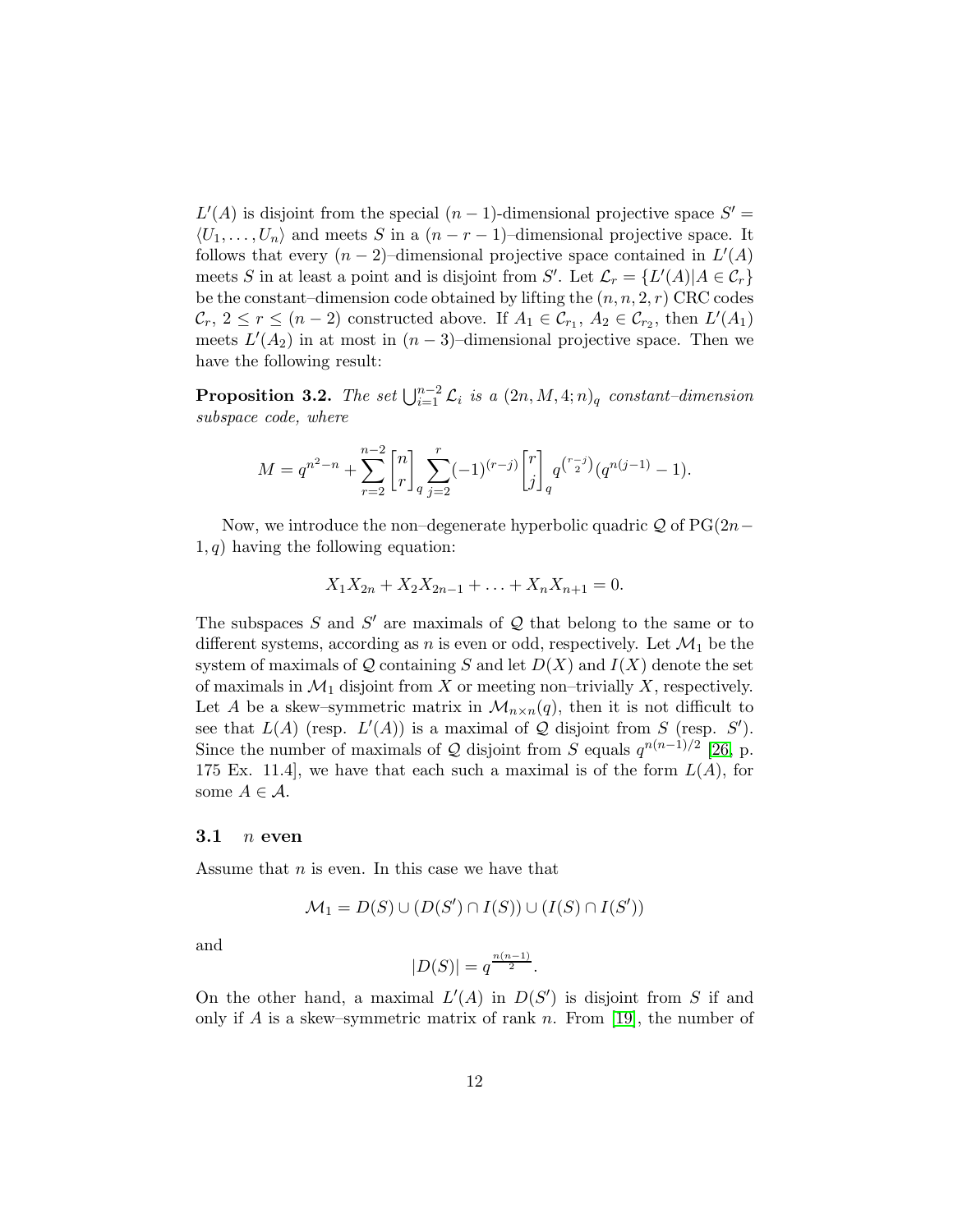skew–symmetric matrices of rank  $n$  is equal to

$$
q^{\frac{n(n-2)}{4}}(q^{n-1}-1)(q^{n-3}-1)\cdot\ldots\cdot(q-1)=q^{\frac{n(n-2)}{4}}\prod_{i=0}^{\frac{n-2}{2}}(q^{2i+1}-1).
$$

Therefore, we have that

$$
|D(S') \cap I(S)| = q^{\frac{n(n-1)}{2}} - q^{\frac{n(n-2)}{4}} \prod_{i=0}^{\frac{n-2}{2}} (q^{2i+1} - 1)
$$

and

$$
|I(S) \cap I(S')| = |\mathcal{M}_1| - 2q^{\frac{n(n-1)}{2}} + q^{\frac{n(n-2)}{4}} \prod_{i=0}^{\frac{n-2}{2}} (q^{2i+1} - 1).
$$

Notice that both  $D(S)$  and  $D(S') \cap I(S)$  are contained in  $\bigcup_{i=1}^{n-2} \mathcal{L}_i$ , whereas  $I(S) \cap I(S')$  is disjoint from  $\bigcup_{i=1}^{n-2} \mathcal{L}_i$ . Then it turns out that  $\bigcup_{i=1}^{n-2} \mathcal{L}_i$   $\cup$  $(I(S) \cap I(S'))$  is a set of  $(n-1)$ –dimensional projective spaces mutually intersecting in at most an  $(n-3)$ –dimensional projective space of size

$$
q^{n^{2}-n} + \sum_{r=2}^{n-2} {n \brack r}_{q} \sum_{j=2}^{r} (-1)^{(r-j)} {r \brack j}_{q} q^{r-j} (q^{n(j-1)} - 1) +
$$
  
+ 
$$
\prod_{i=1}^{n-1} (q^{i} + 1) - 2q^{\frac{n(n-1)}{2}} + q^{\frac{n(n-2)}{4}} \prod_{i=0}^{\frac{n-2}{2}} (q^{2i+1} - 1).
$$

In this case, from Section [\(2.3\)](#page-5-0), there exists a pencil  $\mathcal{F}'$  comprising q hyperbolic quadrics  $Q_i$ ,  $2 \leq i \leq q+1$  of  $PG(2n-1, q)$  distinct from  $Q$ . Let  $I_i(X)$  denote the set of maximals in  $\mathcal{M}_1^i$  meeting non-trivially  $X, 2 \leq i \leq$  $(q+1)$  and let  $\mathcal{G} = \bigcap_{i=2}^{q+1} (I_i(S) \cap I_i(S')) \cap (I(S) \cap I(S'))$ . Then, from Section [\(2.3\)](#page-5-0), we have that

$$
|\bigcup_{i=2}^{q+1} (I_i(S) \cap I_i(S'))| = q(|I(S) \cap I(S')| - |\mathcal{G}|) =
$$
  

$$
q\left(|\mathcal{M}_1| - 2q^{\frac{n(n-1)}{2}} + q^{\frac{n(n-2)}{4}} \prod_{i=0}^{\frac{n-2}{2}} (q^{2i+1} - 1) - \sum_{r=1}^{\frac{n-2}{2}} \left[\frac{n}{r}\right]_{q^2}\right).
$$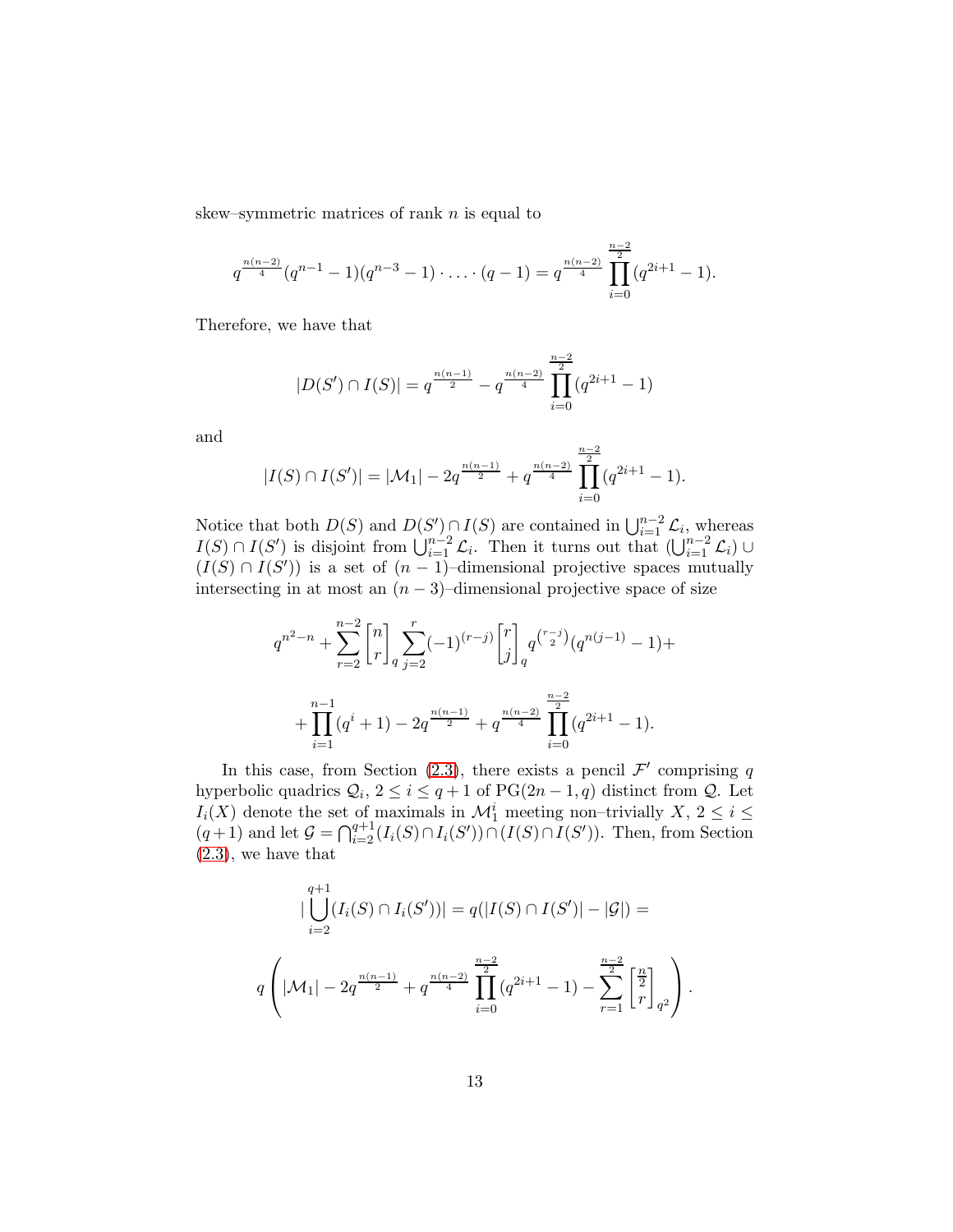It follows that  $(\bigcup_{i=1}^{n-2} \mathcal{L}_i) \cup (\bigcup_{i=2}^{q+1} (I_i(S) \cap I_i(S'))) \cup (I(S) \cap I(S'))$  is a set of  $(n-1)$ –dimensional projective spaces mutually intersecting in at most an  $(n-3)$ –dimensional projective space of size

$$
q^{n^{2}-n} - 2(q+1)q^{\frac{n(n-1)}{2}} + \sum_{r=2}^{n-2} {n \choose r} \sum_{j=2}^{r} (-1)^{(r-j)} {r \choose j} q^{r-j} (q^{n(j-1)} - 1) +
$$
  
+
$$
(q+1)\left(\prod_{i=1}^{n-1} (q^{i}+1) + q^{\frac{n(n-2)}{4}} \prod_{i=0}^{\frac{n-2}{2}} (q^{2i+1} - 1)\right) - q \sum_{r=1}^{\frac{n-2}{2}} {n \choose r} \frac{1}{q^{2}}.
$$

The set G contains a subset D consisting of  $\theta_{(n-2)/2,q^2}$  generators belonging to each hyperbolic quadric of the pencil  $\mathcal{F}'$  such that every element in  $\mathcal{D}$ meets S in a line and S' in an  $(n-3)$ –dimensional projective space and the set  $\mathcal{D}_S = \{A \cap S \mid A \in \mathcal{D}\}\$ is a Desarguesian line–spread of S. In other words  $\mathcal{D}_S = \{ \phi(P) \mid P \in \Sigma \}.$  On the other hand, the set  $\mathcal{D}_{S'} = \{ A \cap S' \mid A \in \mathcal{D} \}$ is a set of  $(n-3)$ –dimensional projective space mutually intersecting in an  $(n-5)$ –dimensional projective space. In particular for a fixed line  $\ell \in \mathcal{D}_S$ there exists a unique element in  $\mathcal{D}_{S'}$ , say  $A_{\ell}$ , such that  $\langle \ell, A_{\ell} \rangle$  is in  $\mathcal{D}$ , and viceversa. Furthermore, if  $\ell \in \mathcal{D}_S$  and  $B \in \mathcal{D}_{S'} \setminus \{A_\ell\}$ , then  $\langle \ell, B \rangle$  is an  $(n-1)$ –dimensional projective space meeting a hyperbolic quadric of the pencil  $\mathcal{F}'$  in a cone having as vertex  $A_{\ell} \cap B$  and as base a  $\mathcal{Q}^+(3, q)$  containing  $\ell$ . Notice that such a cone meets a generator of a hyperbolic quadric of the pencil  $\mathcal{F}'$  in at most an  $(n-3)$ –dimensional projective space. Let  $\mathcal{D}'$  be the set of  $(n-1)$ –dimensional projective spaces of the form  $\langle \ell, B \rangle$ , where  $\ell \in \mathcal{D}_S$  and  $B \in \mathcal{D}_{S'} \setminus \{A_\ell\}$ . Then  $\mathcal{D}'$  is disjoint from  $\mathcal{D}$ . Also  $|\mathcal{D}'| = \theta_{(n-2)/2,q^2}(\theta_{(n-2)/2,q^2} - 1)$ . From the discussion above, we have that  $(\bigcup_{i=1}^{n-2} \mathcal{L}_i) \cup (\bigcup_{i=2}^{q+1} (I_i(S) \cap I_i(S'))) \cup (I(S) \cap I(S')) \cup \mathcal{D}' \cup \{S\}$  is a set of  $(n-1)$ –dimensional projective spaces mutually intersecting in at most an  $(n-3)$ –dimensional projective space. We have proved the following result.

<span id="page-13-0"></span>**Theorem 3.3.** If n is even, there exists a  $(2n, M, 4; n)$ <sub>q</sub> constant-dimension subspace code, where

$$
M = q^{n^2 - n} - 2(q+1)q^{\frac{n(n-1)}{2}} + \sum_{r=2}^{n-2} {n \choose r} \sum_{j=2}^{r} (-1)^{(r-j)} {r \choose j} q^{r-j} (q^{n(j-1)} - 1) +
$$
  
+
$$
(q+1) \left( \prod_{i=1}^{n-1} (q^i + 1) + q^{\frac{n(n-2)}{4}} \prod_{i=0}^{\frac{n-2}{2}} (q^{2i+1} - 1) \right) - q \sum_{r=1}^{n-2} {n \choose r} \frac{1}{q^2} + {n \choose 2} \frac{1}{q^2} \left( \left[ \frac{n}{2} \right]_{q^2} - 1 \right) + 1.
$$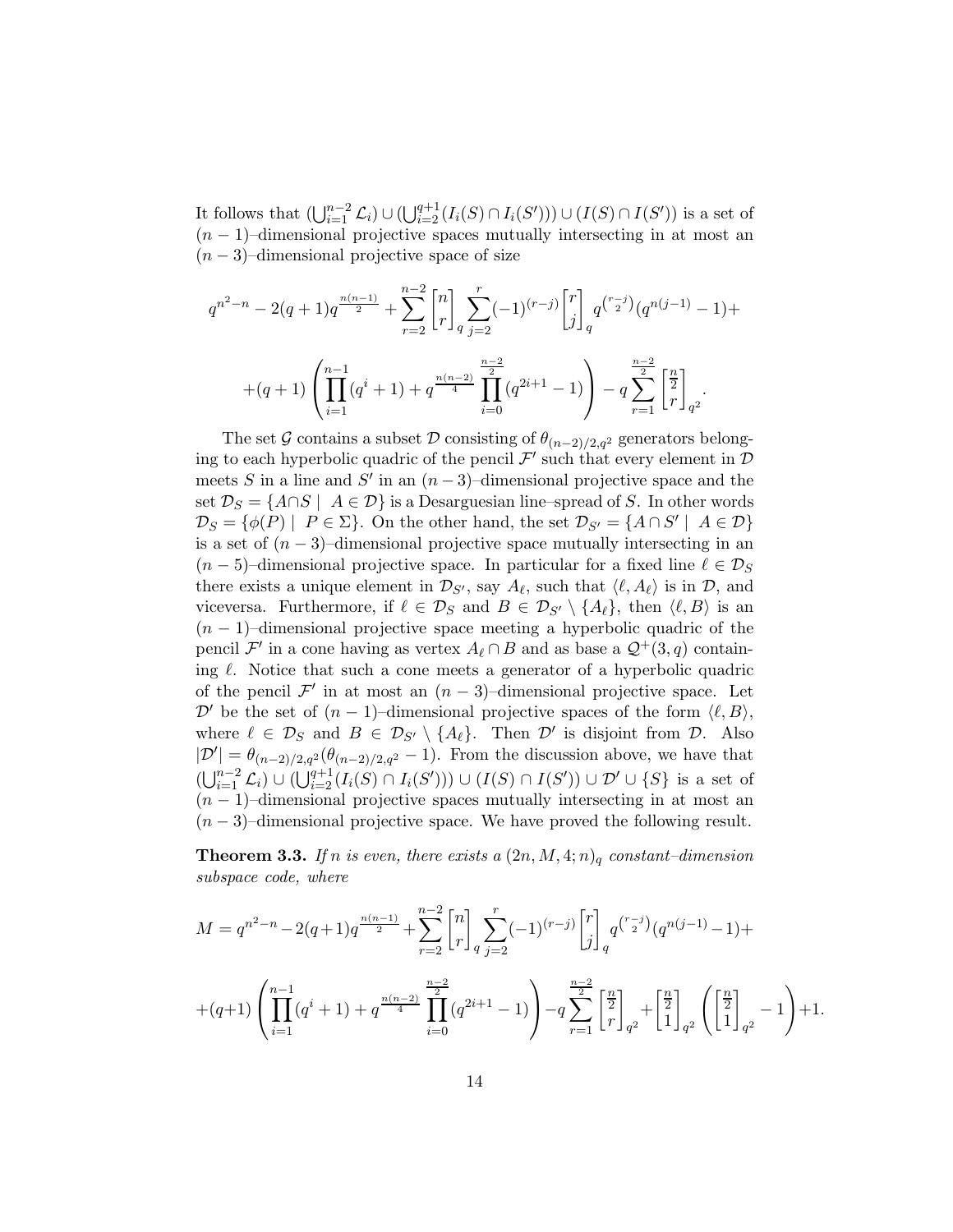#### 3.2 n odd

Assume that  $n$  is odd. In this case

$$
\mathcal{M}_1 = (D(S') \cap I(S)) \cup (I(S) \cap I(S'))
$$

and

$$
|D(S)| = 0, \quad |D(S') \cap I(S)| = |D(S')| = q^{\frac{n(n-1)}{2}}.
$$

On the other hand, a maximal  $L'(A)$  in  $D(S')$  is not in  $\bigcup_{i=1}^{n-2} \mathcal{L}_i$  if and only if A is a skew–symmetric matrix of rank  $n-1$ , i.e.,  $L'(A)$  meets S in a point. From [\[19\]](#page-18-12), the number of skew–symmetric matrices of rank  $n-1$  is equal to

$$
q^{\frac{(n-1)(n-3)}{4}}(q^{n}-1)(q^{n-2}-1)\cdot\ldots\cdot(q^{3}-1)=q^{\frac{(n-1)(n-3)}{4}}\prod_{i=1}^{\frac{n-1}{2}}(q^{2i+1}-1).
$$

Therefore, if we denote by  $\mathcal I$  the subset of  $D(S')$  consisting of maximal intersecting  $S$  in exactly a point, we have that

$$
|\mathcal{I}| = q^{\frac{(n-1)(n-3)}{4}} \prod_{i=1}^{\frac{n-1}{2}} (q^{2i+1} - 1)
$$

and

$$
|I(S) \cap I(S')| = |\mathcal{M}_1| - q^{\frac{n(n-1)}{2}}.
$$

Notice that  $\{L(A)|A \in \mathcal{A}\} \subseteq \mathcal{L}_1$ . Then, if  $\mathcal{L}'_1 = \mathcal{L}_1 \setminus \{L(A)|A \in \mathcal{A}\}$ , then  $\mathcal{L}'_1 \cup (\bigcup_{i=2}^{n-2} \mathcal{L}_i) \cup \mathcal{I} \cup (I(S) \cap I(S')) \cup \{S\}$  is a set of  $(n-1)$ –dimensional projective spaces mutually intersecting in at most an  $(n-3)$ –dimensional projective space of size

$$
q^{n^2-n} + \sum_{r=2}^{n-2} \binom{n}{r} \sum_{j=2}^r (-1)^{(r-j)} \binom{r}{j} q^{\binom{r-j}{2}} (q^{n(j-1)} - 1) +
$$
  
+ 
$$
\prod_{i=1}^{n-1} (q^i + 1) - 2q^{\frac{n(n-1)}{2}} + q^{\frac{(n-1)(n-3)}{4}} \prod_{i=1}^{\frac{n-1}{2}} (q^{2i+1} - 1) + 1.
$$

From [\[1,](#page-17-11) Theorem 4.6] a partial 1–spread of  $PG(n-1, q)$ ,  $n \geq 5$  odd, has size  $y := q^{n-2} + q^{n-4} + \cdots + q^3 + 1$  and actually examples of this size exist. Arguing as in the last part of the previous paragraph we prove the following result.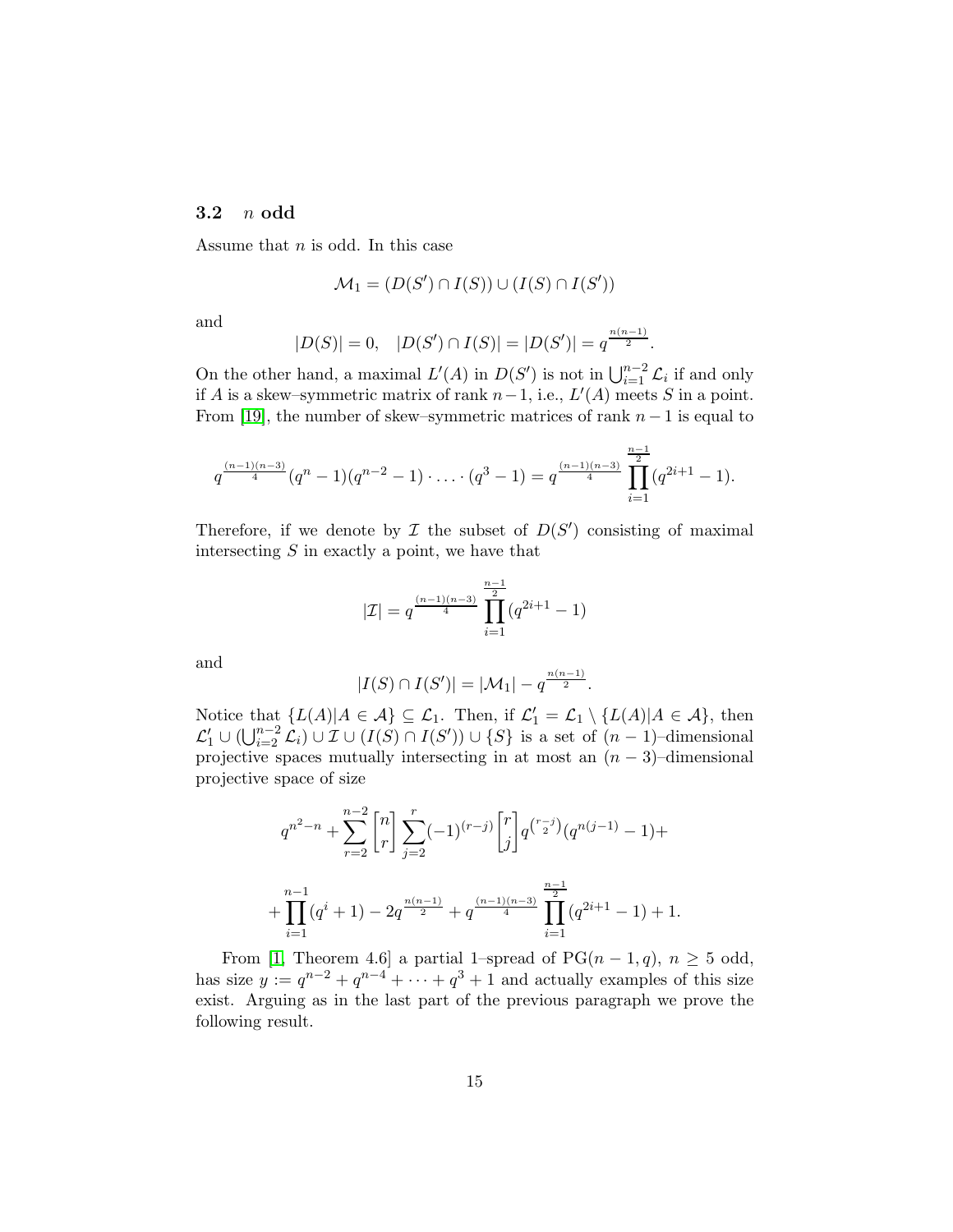<span id="page-15-0"></span>**Theorem 3.4.** If n is odd, there exists a  $(2n, M, 4; n)$ <sub>q</sub> constant-dimension subspace code, where

$$
M = q^{n^2 - n} + \sum_{r=2}^{n-2} {n \choose r} \sum_{j=2}^r (-1)^{(r-j)} {r \choose j} q^{r-j} (q^{n(j-1)} - 1) +
$$
  
+ 
$$
\prod_{i=1}^{n-1} (q^i + 1) - 2q^{\frac{n(n-1)}{2}} + q^{\frac{(n-1)(n-3)}{4}} \prod_{i=1}^{\frac{n-1}{2}} (q^{2i+1} - 1) + y(y - 1) + 1.
$$

## 4 The case of  $PG(7, q)$

In this section we will improve, in the case  $n = 4$ , the result established in Theorem [3.3](#page-13-0) by considering some more suitable projective 3–spaces (solids).

In this case S and S' are generators of  $\mathcal{Q}^+(7,q)$  belonging to the same system. Here,  $\mathcal D$  consists of  $q^2+1$  generators belonging to each hyperbolic quadric of the pencil  $\mathcal{F}'$  such that every element in  $\mathcal{D}$  meets S and S' in a projective line. It follows that  $\mathcal{D}_S = \{A \cap S \mid A \in \mathcal{D}\}\$ and  $\mathcal{D}_{S'} = \{A \cap S \mid A \in \mathcal{D}\}\$  $S' \mid A \in \mathcal{D}$  are both Desarguesian line–spreads of S and S', respectively. In other words  $\mathcal{D}_S = \{ \phi(P) \mid P \in \Sigma \}$  and  $\mathcal{D}_{S'} = \{ \phi(P) \mid P \in \Sigma' \}$ . Let r' be a line of S'. Then,  $r'^{\perp}$  (here  $\perp$  denotes the orthogonal polarity of PG(7,q) induced by  $\mathcal{Q}^+(7,q)$  meets S in a line r. If r' belongs to  $\mathcal{D}_{S'}$ , then r belongs to  $\mathcal{D}_S$ . Assume that r' does not belong to  $\mathcal{D}_{S'}$ . Of course, r' meets  $q+1$  lines  $l'_1$  $l'_1, \ldots, l'_{q+1}$  of  $\mathcal{D}_{S'}$  and r meets  $q+1$  lines  $l_1, \ldots, l_{q+1}$  of  $\mathcal{D}_S$ . The subgroup of the orthogonal group  $PGO^+(8, q)$  fixing  $\mathcal{Q}^+(7, q)$  and stabilizing both S and S' (but that does not interchange them) is isomorphic to  $PGL(4, q)$  (which in turn is isomorphic to a subgroup of index two of  $PGO^+(6, q)$ . Under the Klein correspondence between lines of S and points of the Klein quadric  $\mathcal{K}$ , the lines of  $\mathcal{D}_S$  are mapped to a 3-dimensional elliptic quadric  $\mathcal E$  embedded in K and the lines  $l_1, \ldots, l_{q+1}$  are mapped to a conic section C of E, see [\[12\]](#page-17-12). Also, there exists a subgroup  $H'$  of the orthogonal group  $PGO^+(6, q)$  fixing K, isomorphic to  $C_{q+1} \times \text{PGL}(2, q^2)$ , stabilizing  $\mathcal E$  and permuting in a single orbit the remaining points of  $K$ . It follows that there exists a group H in the orthogonal group  $PGO^+(8,q)$  corresponding to H', stabilizing  $\mathcal{Q}^+(7,q)$ and fixing both S, S', their line–spreads  $\mathcal{D}(S)$ ,  $\mathcal{D}(S')$  and permuting in a single orbit the remaining lines of S (respectively  $S'$ ). In this setting the line r corresponds, under the Klein correspondence, to a point  $P \in \mathcal{C}^{\perp_{\mathcal{K}}}$  (here  $\perp_{\mathcal{K}}$  denotes the orthogonal polarity of PG(5, q) induced by  $\mathcal{K}$ ). Let  $H'_{P}$  be the stabilizer of P in  $H'$ . Then  $|H'_{P}| = |\widehat{PGL}(2,q)|$ . On the other hand,  $H'_{\mathcal{C}}$ , the stabilizer of  $\mathcal{C}$  in  $H'$ , is contained in  $H'_{P}$  and contains a subgroup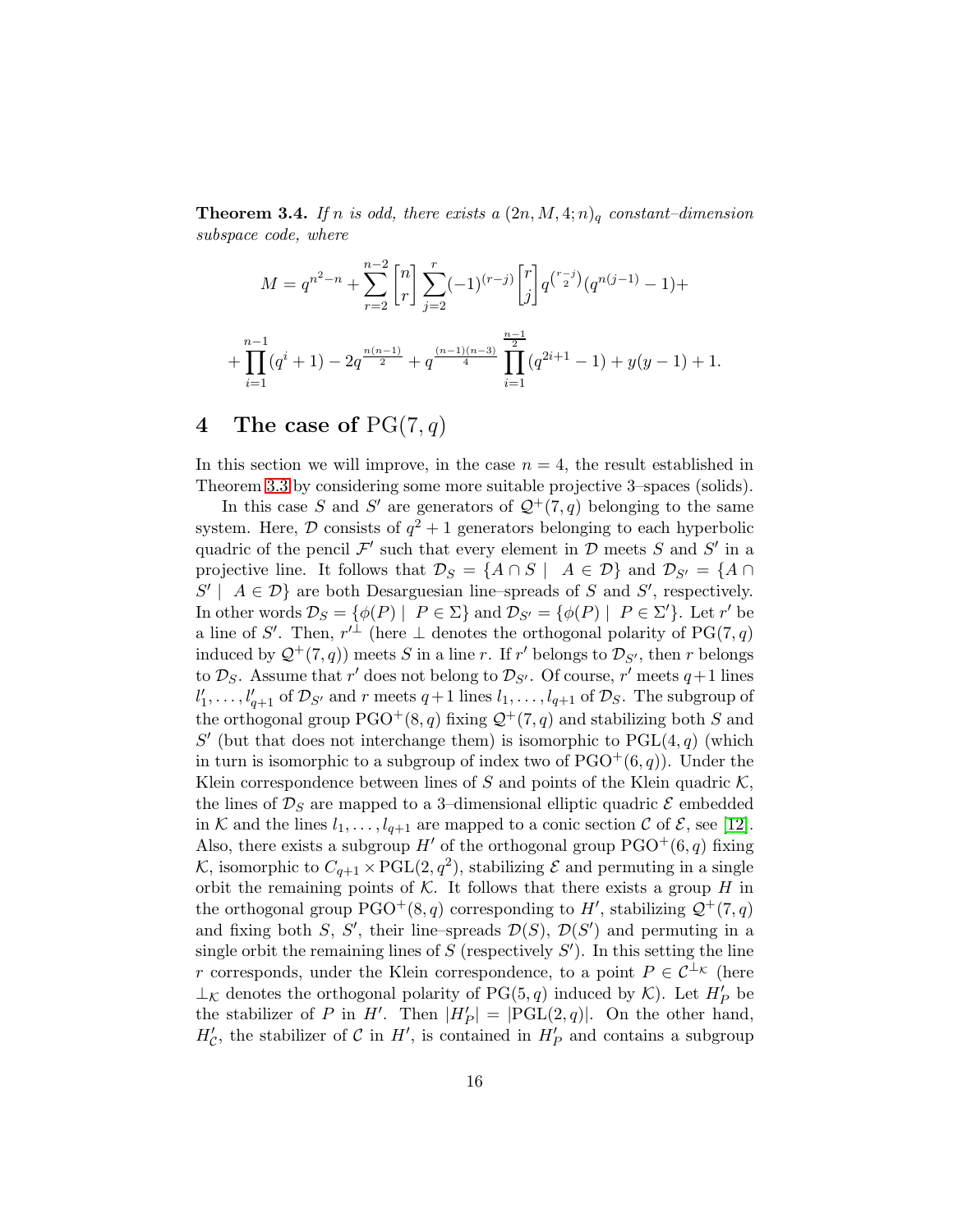isomorphic to PGL $(2, q)$ . It follows that  $H'_P = H'_C \simeq \text{PGL}(2, q)$ . The group  $H'_{\mathcal{C}}$  has  $q(q-1)/2$  orbits of size  $q^2-q$ . Each of them together with  $\mathcal{C}$  gives rise to an elliptic quadric of  $K$  on  $C$  and these are all the elliptic quadrics of K on C. Let  $\mathcal{E}'$  be one of the above orbits of  $H'_{\mathcal{C}}$  of size  $q^2 - q$  disjoint from  $\mathcal{E}$ . Let  $L_{\mathcal{E}'}$  be the set of lines of S corresponding to  $\mathcal{E}'$ . Let Y denotes the solid generated by  $r'$  and a line of  $L_{\mathcal{E}'}$  and consider the orbit  $Y^H$  of Y under the action of the group H. Since the lines in  $L_{\mathcal{E}'}$  are mutually disjoint, then two distinct solids in  $Y^H$  containing r' have in common exactly the line r'. Let l be a line of  $L_{\mathcal{E}'}$ . Under the Klein correspondence, the line l corresponds to a point  $P' \in \mathcal{E}'$ . Notice that  $P'^{\perp_{\mathcal{K}}}$  meets  $\mathcal E$  in a conic, say  $\mathcal{C}'$ , that is necessarily disjoint from  $\mathcal{C}$ . Assume on the contrary that there exists a point in common between  $\mathcal C$  and  $\mathcal C'$ , say  $Q$ . Then the line  $P'Q$  is entirely contained in K. Also,  $P'Q \subset \mathcal{E}' = \langle P', C \rangle \cap \mathcal{K}$ , contradicting the fact that  $\mathcal{E}'$  is a 3-dimensional elliptic quadric (and so does not contain lines). Now, we claim that the solid  $\langle P, C' \rangle$  meets K in a 3-dimensional elliptic quadric. Indeed, otherwise, there would be a line entirely contained in  $K$ and passing through  $P$ . But such a line would contain a point of  $\mathcal{C}'$ , that clearly is a contradiction, since  $P \in C^{\perp_{\mathcal{K}}}$  and C' is disjoint from C. It follows that if  $H_l$  denotes the stabilizer of l in H, then  $r^{H_l}$  contain  $q^2 - q$  mutually disjoint lines. Therefore  $r'^{H_l}$  contain  $q^2 - q$  mutually disjoint lines and two solids in  $Y^H$  containing l have in common exactly the line l. Then  $Y^H$  is a set of solids mutually intersecting in at most a line. The set  $Y^H$  contains  $(q^2-q)(q^2+q)(q^2+1)=q^6-q^2$  solids. Notice that none of the solids in  $Y^H$ is a generator of  $\mathcal{Q}^+(7,q)$  or of a quadric of the pencil  $\mathcal{F}'$ . Finally, assume that a solid T in  $Y^H$  generated by a line  $l \in S$  and a line  $r \in S'$  contains a plane  $\pi$  that is entirely contained in  $\mathcal{Q}^+(7,q)$  or in a quadric of the pencil  $\mathcal{F}'$ . Then,  $\pi$  would meet l' in a point U and hence T would meet S' in a line through  $U$  that is not the case. We have proved the following result.

<span id="page-16-0"></span>**Theorem 4.1.** There exists an  $(8, M, 4; 4)_q$  constant-dimension subspace code, where

$$
M = q^{12} + q^2(q^2+1)^2(q^2+q+1) + 1.
$$

Corollary 4.2.

$$
\mathcal{A}_q(8,4;4) \ge q^{12} + q^2(q^2+1)^2(q^2+q+1) + 1.
$$

Remark 4.3. The result of Theorem [4.1](#page-16-0) was obtained with different techniques in [\[5\]](#page-17-0), where the authors, among other interesting results, proved that  $q^{12} + q^2(q^2+1)^2(q^2+q+1) + 1$  is also the maximum size of an  $(8, M, 4; 4)_q$ constant–dimension subspace code containing a lifted MRD code.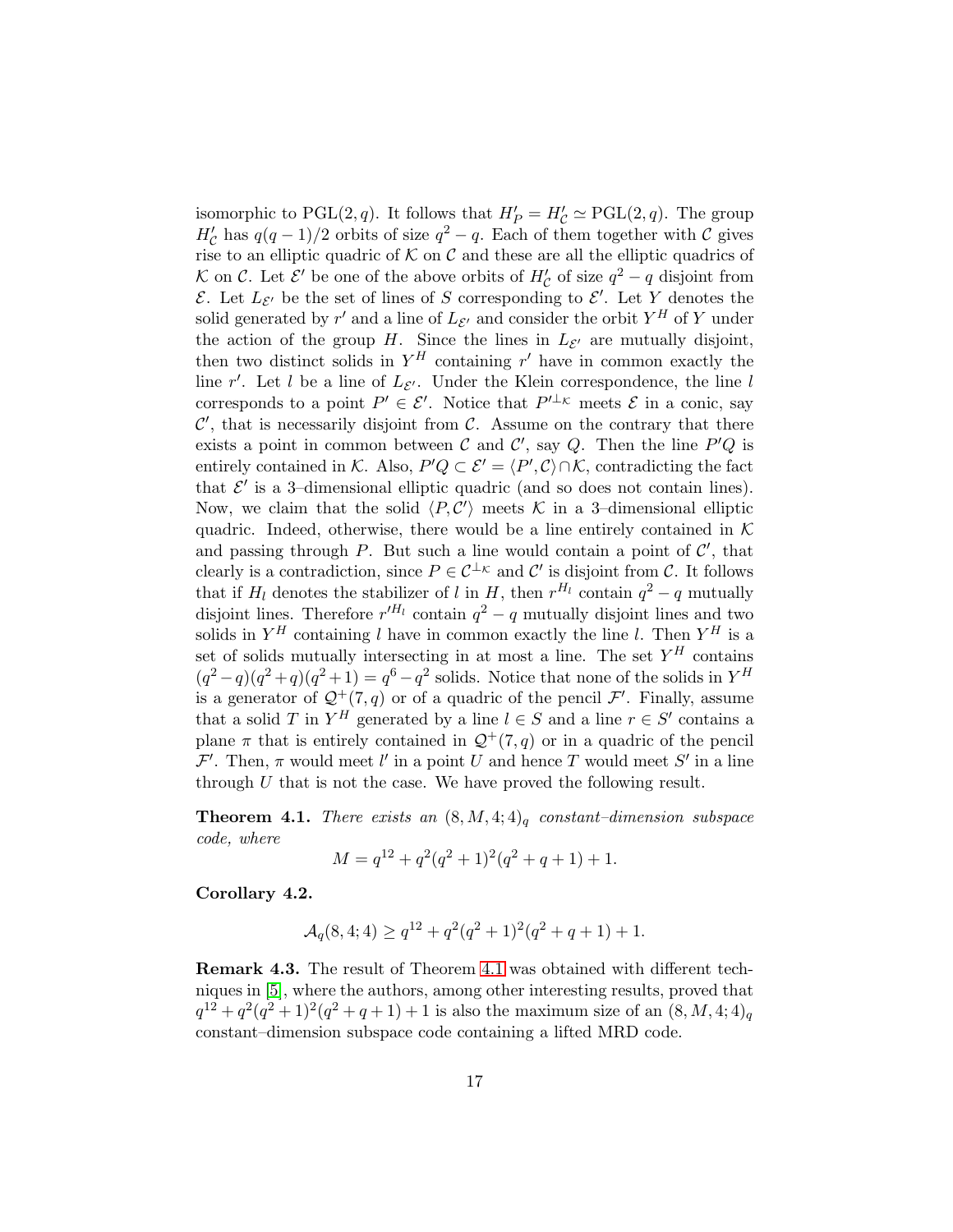## <span id="page-17-11"></span>References

- <span id="page-17-10"></span>[1] A. Beutelspacher, Partial spreads in finite projective spaces and partial designs, Math. Z. 145 (1975), no. 3, 211-229.
- [2] J. M. N. Brown, Partitioning the complement of a simplex in  $PG(e, q^{d+1})$  into copies of  $PG(d, q)$ , J. Geom. 33 (1988), no. 1-2. 11-16.
- <span id="page-17-6"></span><span id="page-17-5"></span>[3] A. Cossidente, F. Pavese, On subspace codes, Des. Codes Cryptogr. DOI 10.1007/s10623-014-0018-6.
- <span id="page-17-0"></span>[4] P. Delsarte, Bilinear forms over a finite field, with applications to coding theory, J. Combin. Theory Ser. A , 25 (1978) 226-241.
- <span id="page-17-1"></span>[5] T. Etzion, N. Silberstein, Codes and Designs Related to Lifted MRD Codes, IEEE Trans. Inform. Theory 59 (2013), no. 2, 1004-1017.
- [6] T. Etzion, N. Silberstein, Error-correcting codes in projective spaces via rank-metric codes and Ferrers diagrams, IEEE Trans. Inform. Theory 55 (2009), no. 7, 2909-2919.
- <span id="page-17-2"></span>[7] T. Etzion, A. Vardy, Error-correcting codes in projective space, IEEE Trans. Inform. Theory 57 (2011), no. 2, 1165-1173.
- <span id="page-17-7"></span><span id="page-17-3"></span>[8] E. M. Gabidulin, Theory of codes with maximum rank distance, Problems of Information Transmission 21 (1985), 1-12.
- [9] M. Gadouleau, Z. Yan, Constant-rank codes and their connection to constant-dimension codes, IEEE Trans. Inform. Theory 56 (2010), no. 7, 3207-3216.
- <span id="page-17-9"></span>[10] N. Gill, Polar spaces and embeddings of classical groups, New Zealand J. Math. 36 (2007), 175-184.
- <span id="page-17-4"></span>[11] E. Gorla, A. Ravagnani, Subspace codes from Ferrers diagrams, preprint (arXiiv:1405.2736).
- <span id="page-17-12"></span>[12] J. W. P. Hirschfeld, Finite projective spaces of three dimensions, Oxford Mathematical Monographs, Oxford Science Publications, The Clarendon Press, Oxford University Press, New York, 1985.
- <span id="page-17-8"></span>[13] J. W. P. Hirschfeld, J. A. Thas, *General Galois Geometries*, Oxford Mathematical Monographs, Oxford Science Publications, The Clarendon Press, Oxford University Press, New York, 1991.